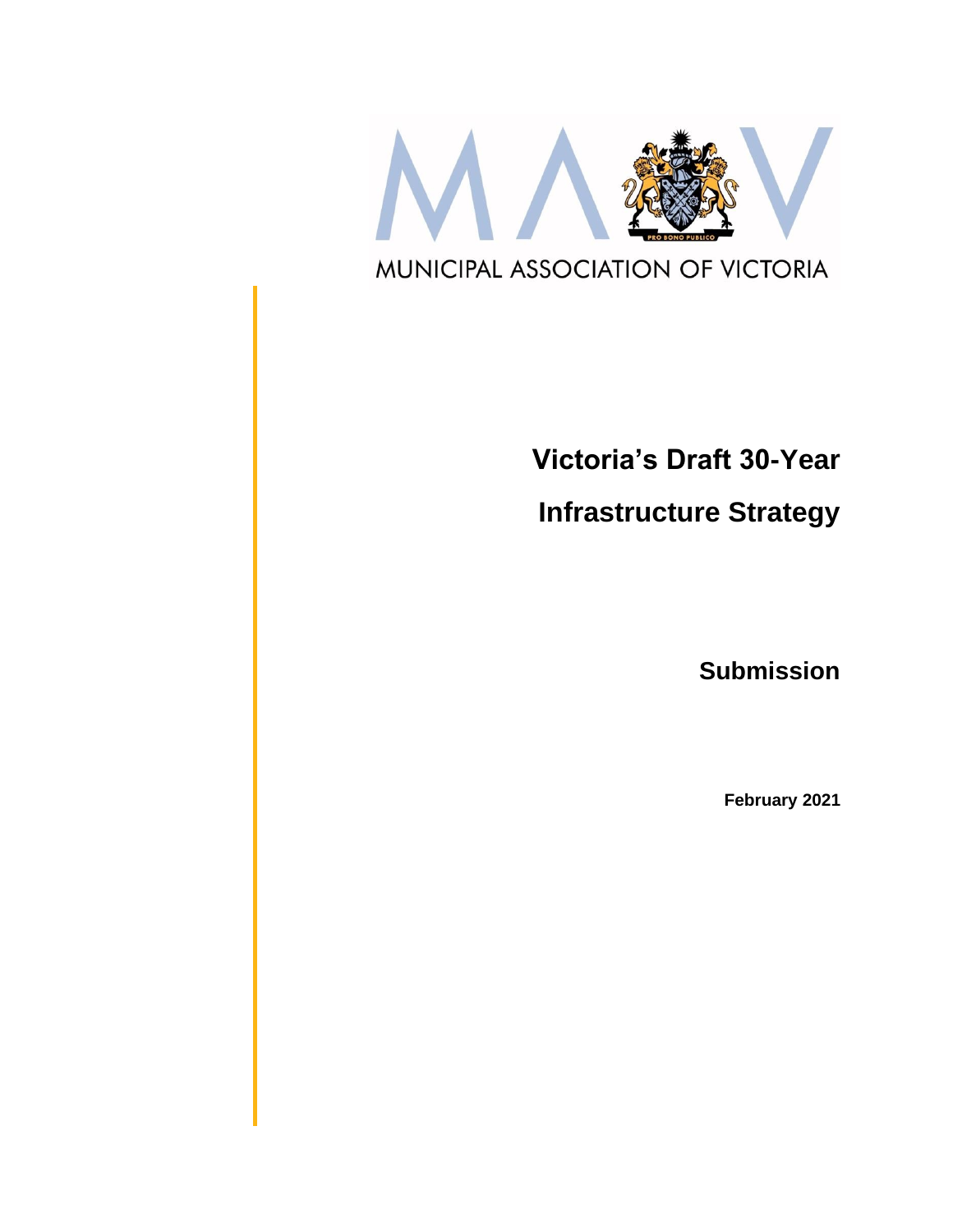

#### *© Copyright Municipal Association of Victoria, 2021.*

*The Municipal Association of Victoria (MAV) is the owner of the copyright in the publication MAV Submission - Infrastructure Victoria 30 Year Draft Strategy.* 

*No part of this publication may be reproduced, stored or transmitted in any form or by any means without the prior permission in writing from the Municipal Association of Victoria.* 

*All requests to reproduce, store or transmit material contained in the publication should be made to Emma Lake, Manager Infrastructure and Community Strengthening, via MAV reception (03) 9667 5555.*

*The MAV does not guarantee the accuracy of this document's contents if retrieved from sources other than its official websites or directly from a MAV employee.*

*The MAV can provide this publication in an alternative format upon request, including large print, Braille and audio.* 

*The MAV is the statutory peak body for local government in Victoria. The MAV would also like to acknowledge the contribution of those who provided their comments and advice during this project.* 

*While this paper aims to broadly reflect the views of local government in Victoria, it does not purport to reflect the exact views of individual councils.*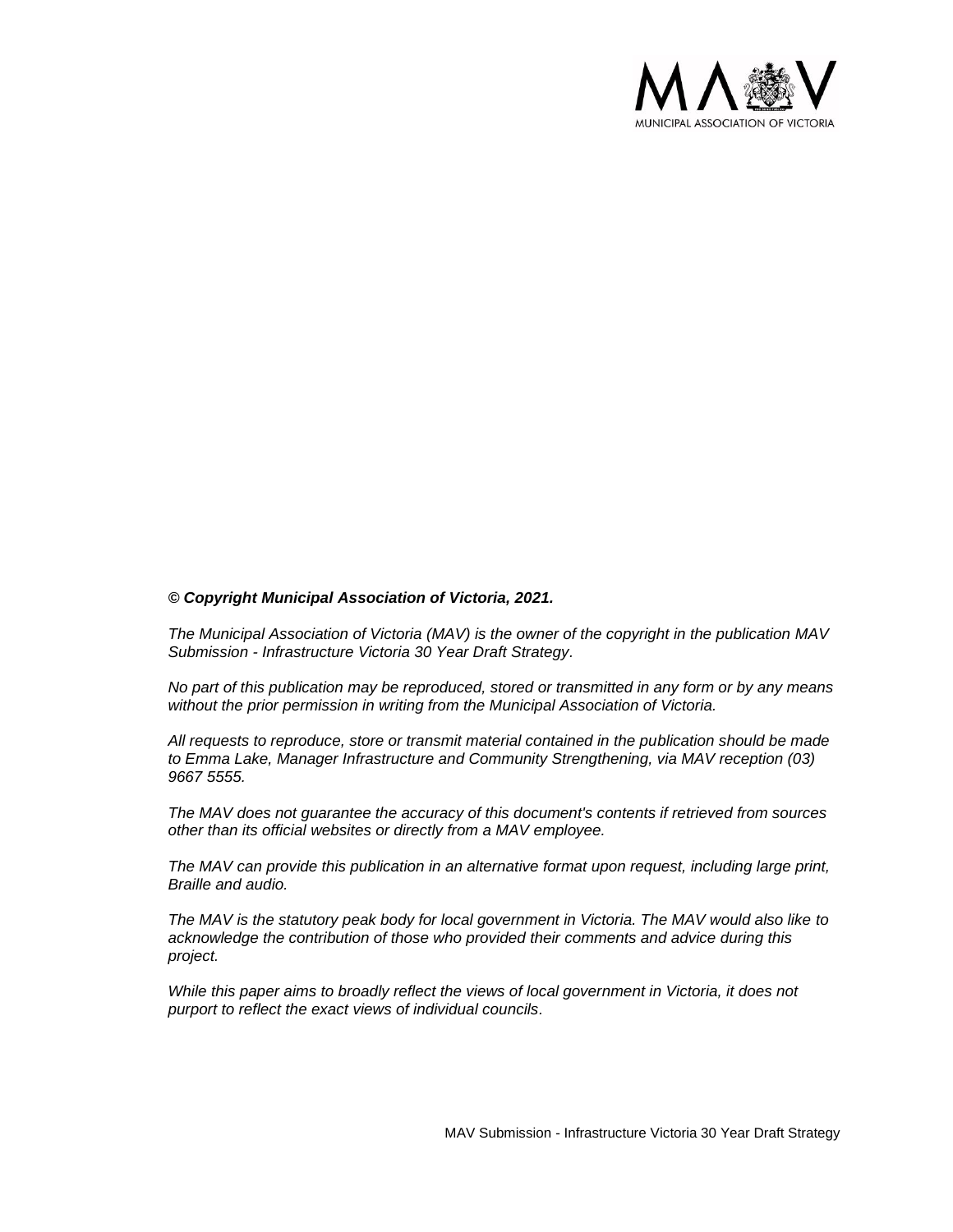

# **Table of contents**

| 1.   |  |  |
|------|--|--|
| 1.1. |  |  |
| 1.2. |  |  |
| 1.3. |  |  |
| 1.4. |  |  |
| 1.5. |  |  |
| 2.   |  |  |
| 2.1. |  |  |
| 2.2. |  |  |
| 2.3. |  |  |
| 2.4. |  |  |
| 3.   |  |  |
| 3.1. |  |  |
| 3.2. |  |  |
| 3.3. |  |  |
| 4.   |  |  |
| 4.1. |  |  |
| 4.2. |  |  |
| 4.3. |  |  |
| 4.4. |  |  |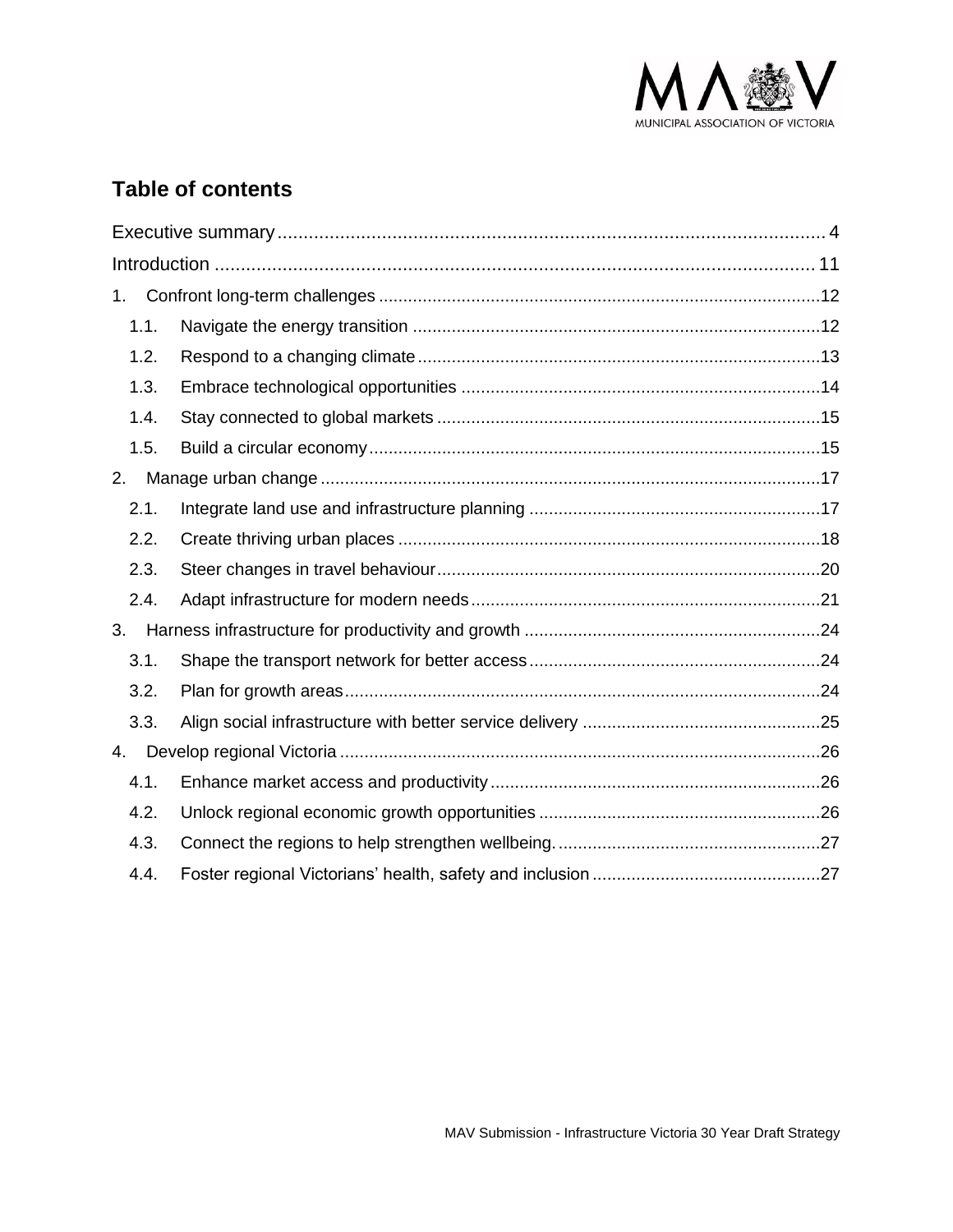

# <span id="page-3-0"></span>**Executive summary**

The Municipal Association of Victoria (MAV) welcomes the opportunity to provide a submission in response to Victoria's Draft 30-Year Infrastructure Strategy.

The MAV is the peak representative and advocacy body for Victoria's 79 councils. The MAV was formed in 1879, with the Municipal Association Act 1907 appointing the MAV the official voice of local government in Victoria.

Today, the MAV is a driving and influential force behind a strong and strategically positioned local government sector. Our role is to represent and advocate the interests of local government; raise the sector's profile and ensure its long-term security; facilitate effective networks; support councillors; and provide policy and strategic advice, capacity building programs and insurance services to local government.

The MAV strongly supports the ten objectives, and commends IV's broad and integrated approach, as outlined in the following table which summarises the MAV's support for a majority of the recommendations and where additional commentary has been provided in our submission.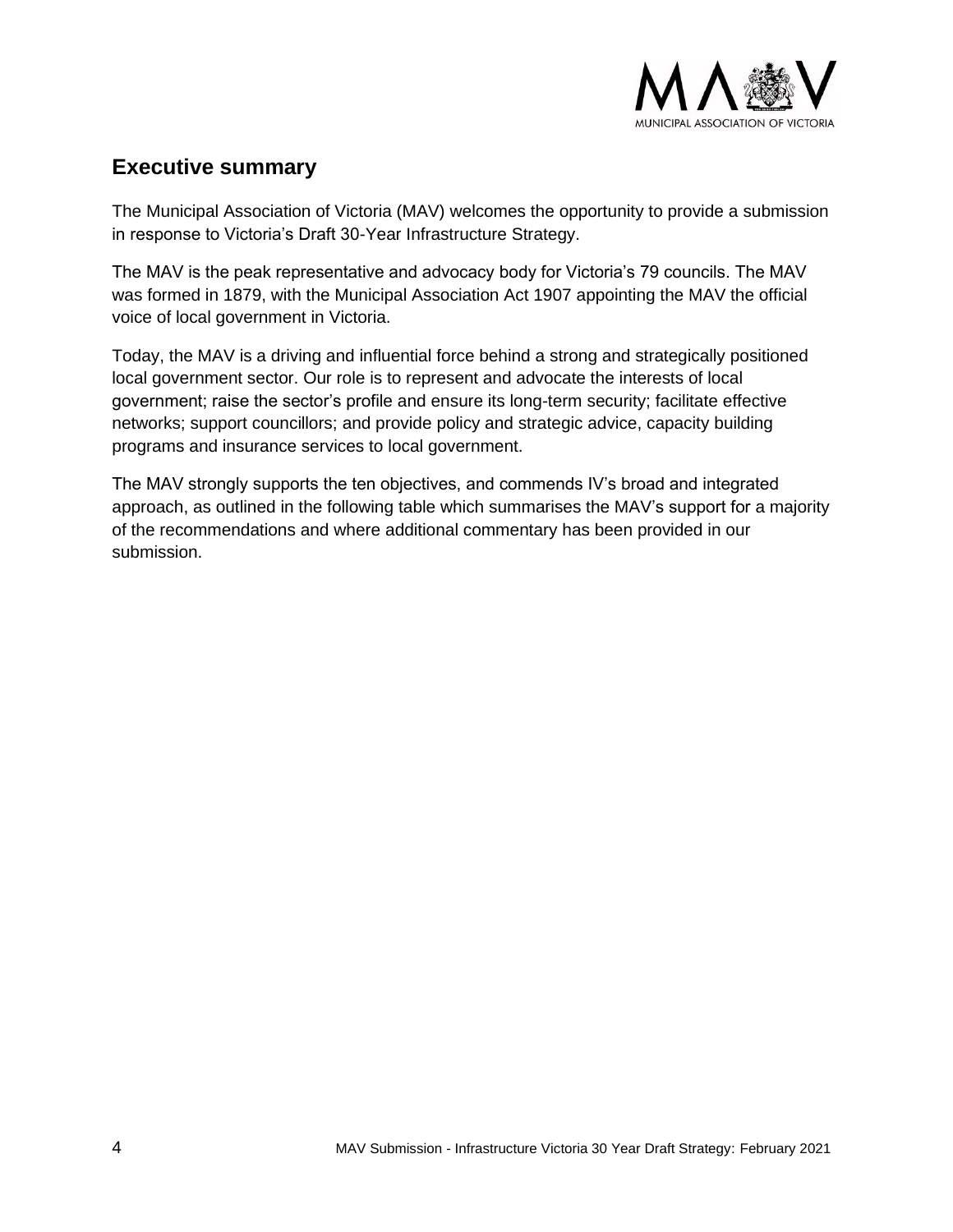

# **MAV supports this recommendation**

**See additional comments in the relevant section**

| <b>Section 01 Confront long-term challenges</b>                                      |    |
|--------------------------------------------------------------------------------------|----|
| 1.1 Navigate the energy transition                                                   |    |
| 1. Accelerate the uptake of zero emissions vehicles                                  |    |
| 2. Augment electricity transmission for renewable energy and resilience              |    |
| 3. Identify and coordinate priority Renewable Energy Zones                           |    |
| 4. Require 7-star energy-rated new homes in 2022, increasing towards 8 stars by 2025 |    |
| 5. Mandate a home energy rating disclosure scheme                                    |    |
| 6. Make Victorian Government buildings more energy efficient                         |    |
| 7. Reduce peak electricity use with demand management pricing                        |    |
| 8. Allow new gas-free housing estates and review current gas policies                |    |
| 1.2 Respond to a changing climate                                                    |    |
| 9. Specify climate scenarios and carbon value in assessing infrastructure            |    |
| 10. Strategically review climate consequences for infrastructure                     |    |
| 11. Consider all water supply sources                                                |    |
| 12. Progress integrated water cycle management                                       | ∣… |
| 13. Improve decision-making for urban water investment                               |    |
| 14. Strengthen agricultural water security by modernising irrigation                 |    |
| 15. Upgrade Victoria's emergency water network                                       |    |
| 16. Invest in protecting Victoria's coasts                                           |    |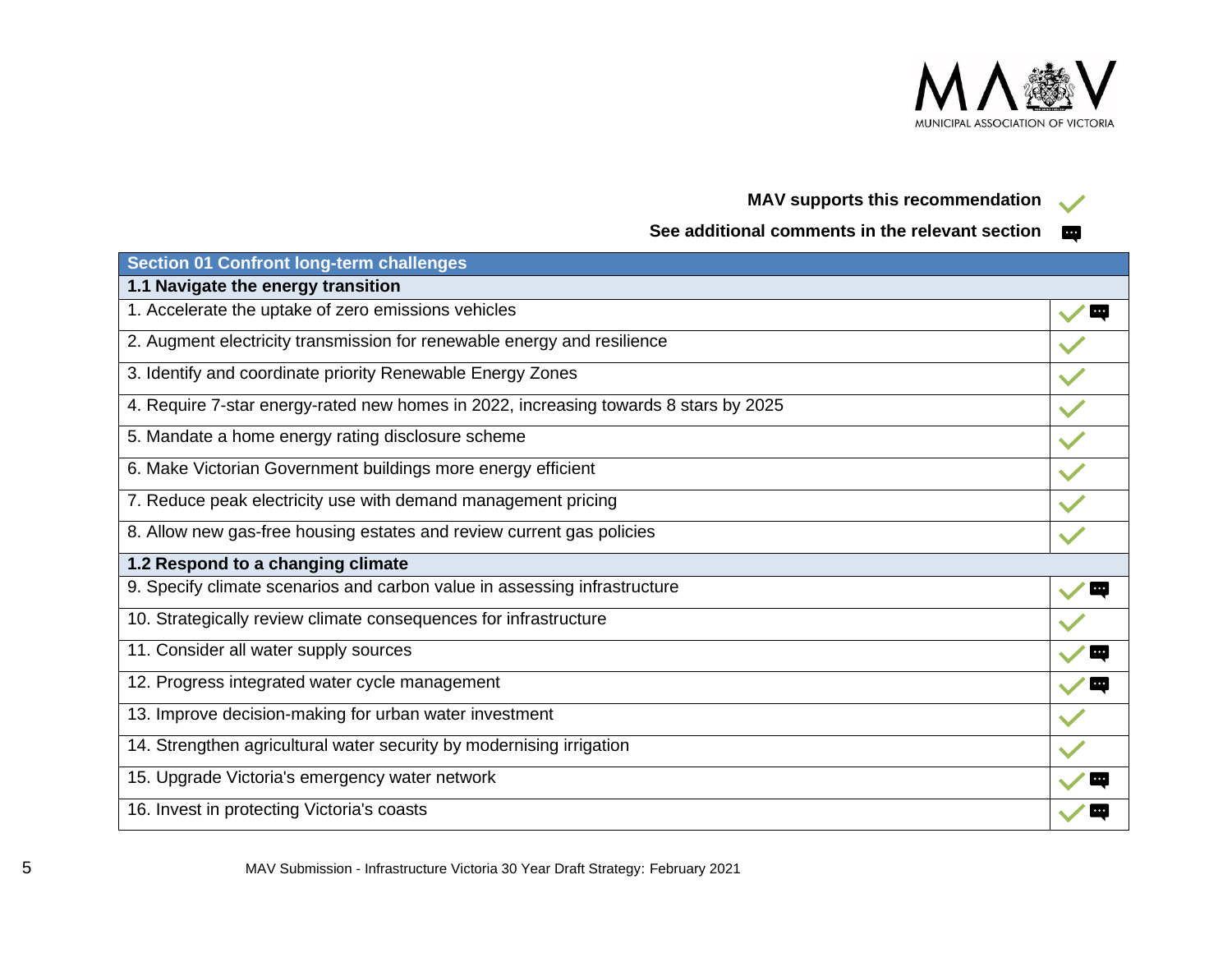

| 1.3 Embrace technological opportunities                                                 |                          |
|-----------------------------------------------------------------------------------------|--------------------------|
| 17. Prepare for increasingly automated vehicle fleets                                   | <u>l </u>                |
| 18. Facilitate integration of public transport with new mobility services               |                          |
| 19. Incorporate nationally consistent rules for personal mobility devices in regulation | $\cdots$                 |
| 20. Transform road network operations for all current and future modes                  |                          |
| 21. Use innovation to deliver better models of health care                              |                          |
| 22. Modernise courts through digitisation and contemporary shared facilities            |                          |
| 23. Improve technology and infrastructure for a responsive police service               |                          |
| 1.4 Stay connected to global markets                                                    |                          |
| 24. Optimise capacity at the Port of Melbourne                                          | $\overline{\phantom{a}}$ |
| 25. Act now to protect the future Bay West Port option                                  | $\blacksquare$           |
| 26. Purchase land for Melbourne's future freight terminals                              |                          |
| 27. Construct an outer metropolitan road and rail corridor                              |                          |
| 1.5 Build a circular economy                                                            |                          |
| 28. Facilitate improved recycling infrastructure for priority materials                 |                          |
| 29. Strengthen end markets for recycled materials                                       |                          |
| 30. Address barriers to recycling and reducing waste                                    | $\blacksquare$           |
| 31. Minimise waste and improve residual waste infrastructure planning                   | $\blacksquare$           |
| <b>Section 02 Manage urban change</b>                                                   |                          |
| 2.1. Integrate land use and infrastructure planning                                     |                          |
| 32. Produce public plans for priority infrastructure sectors                            | $\blacksquare$           |
| 33. Publish Victoria's transport plan                                                   |                          |
| 34. Review Victoria's infrastructure contribution system to cover gaps                  |                          |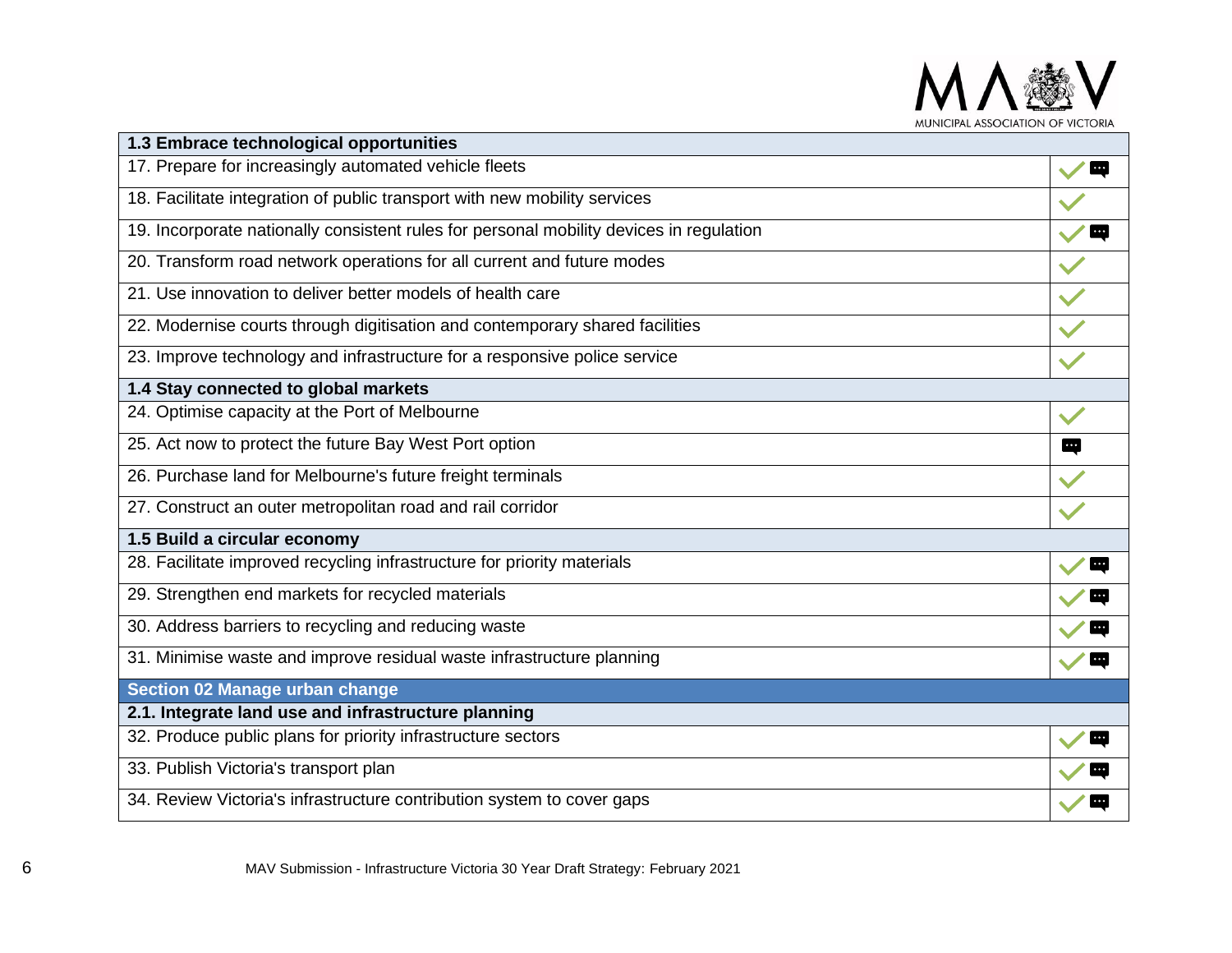

| 2.2 Create thriving urban places                                                        |                          |
|-----------------------------------------------------------------------------------------|--------------------------|
| 35. Support more homes in priority established places                                   | 뻑                        |
| 36. Deliver very low income housing with inclusionary zoning                            | $\overline{\mathbf{u}}$  |
| 37. Develop an interconnected open space network                                        |                          |
| 38. Partner with local governments to fund pedestrian infrastructure                    |                          |
| 39. Transform cycling in Melbourne, Ballarat, Bendigo and Geelong                       | $\blacksquare$           |
| 40. Improve walking and cycling data to better estimate travel impacts and benefits     |                          |
| 41. Reallocate road space to priority transport modes                                   | $\checkmark$             |
| 42. Redesign tram routes                                                                |                          |
| 43. Activate urban renewal with new tram links                                          |                          |
| 44. Plan for public transport accessibility, including tram stop upgrades               |                          |
| 2.3 Steer changes in travel behaviour                                                   |                          |
| 45. Adopt peak and off-peak public transport fares                                      | $\blacksquare$           |
| 46. Price each public transport mode differently                                        | $\cdot$                  |
| 47. Abolish the free tram zone                                                          | $\blacksquare$           |
| 48. Remove annual charges and introduce distance-based pricing for electric vehicles    | $\cdot$                  |
| 49. Appoint an independent transport pricing adviser                                    | $\overline{\phantom{a}}$ |
| 50. Increase and extend the Melbourne Congestion Levy on parking                        | $\cdot$                  |
| 51. Incorporate congestion pricing for all new metropolitan freeways                    | $\blacksquare$           |
| 52. Trial full-scale congestion pricing in inner Melbourne                              | $\blacksquare$           |
| 53. Trial demand-responsive pricing on parking in inner Melbourne                       | $\cdot$                  |
| 54. Price parking at major public transport hubs, all train stations and park-and-rides | $\cdots$                 |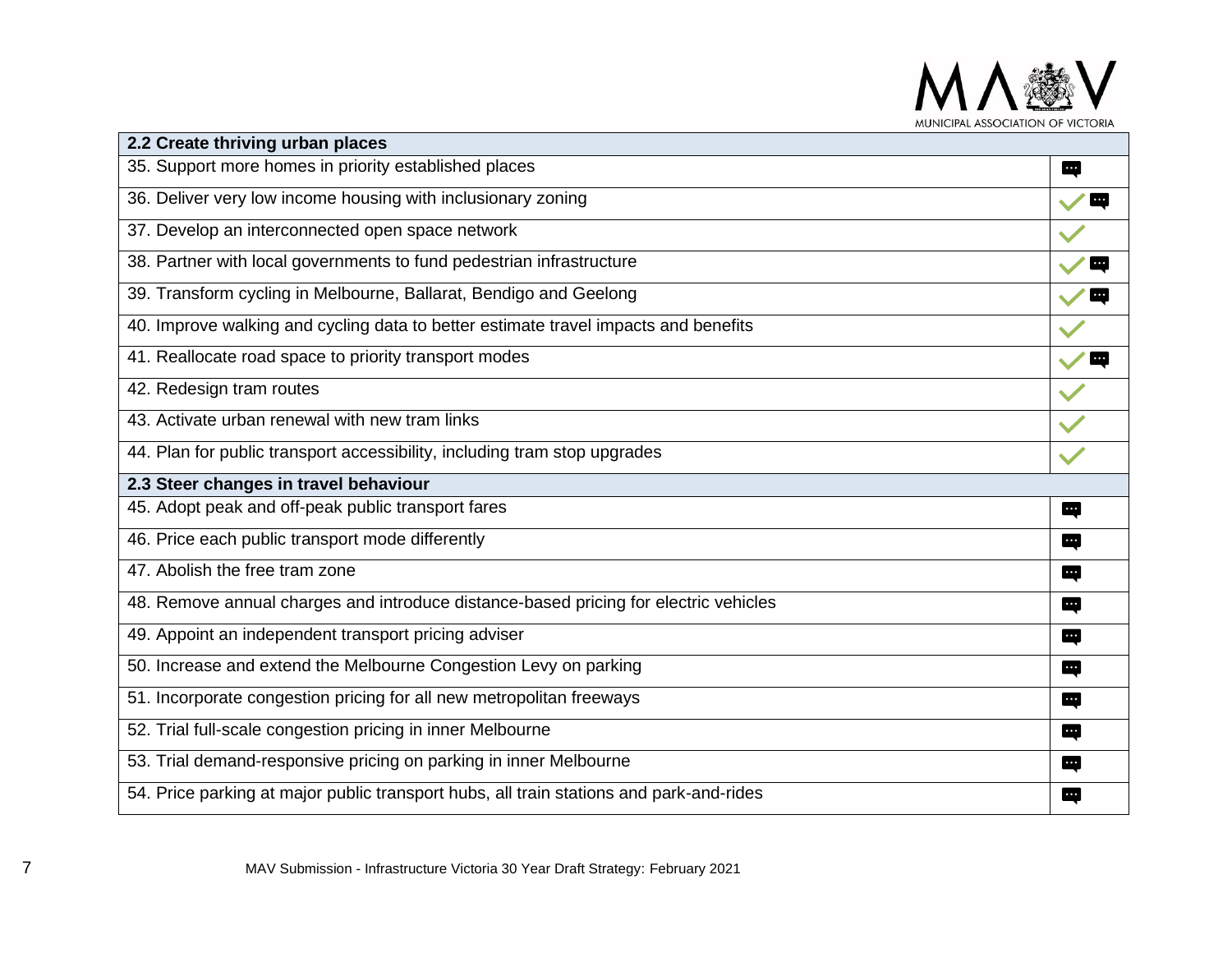

| 55. Phase out fixed road user charges and introduce user pays charging                        |                          |  |
|-----------------------------------------------------------------------------------------------|--------------------------|--|
| 2.4 Adapt infrastructure for modern needs                                                     |                          |  |
| 56. Require accessible buildings for public services                                          | <u>lay</u>               |  |
| 57. Rapidly renew old public housing                                                          | $\cdot \cdot \cdot$      |  |
| 58. Upgrade and rebuild public hospital infrastructure                                        |                          |  |
| 59. Build back better after emergencies                                                       |                          |  |
| 60. Expand the legislated definition of critical infrastructure and improve information flows |                          |  |
| 61. Incorporate lessons of emergency reviews                                                  | E                        |  |
| Section 03 Harness infrastructure for productivity and growth                                 |                          |  |
| 3.1 Shape the transport network for better access                                             |                          |  |
| 62. Reshape the metropolitan bus network                                                      | <b>Exp</b>               |  |
| 63. Connect suburban jobs through premium buses and road upgrades                             | $\sqrt{2}$               |  |
| 64. Increase suburban rail corridor services and capacity                                     |                          |  |
| 65. Reconfigure the city loop for cross-city train services                                   |                          |  |
| 66. Prepare for Melbourne Metro Two                                                           |                          |  |
| 67. Protect a future option for a new cross-city motorway                                     | $\blacksquare$           |  |
| 3.2 Plan for growth areas                                                                     |                          |  |
| 68. Prioritise and oversee infrastructure delivery in growing communities                     | $\overline{\phantom{a}}$ |  |
| 69. Expand rail access in outer suburbs                                                       |                          |  |
| 70. Expand and upgrade Melbourne's outer suburban road network                                |                          |  |
| 71. Target 30% tree canopy coverage in new growth areas                                       |                          |  |
| 3.3 Align social infrastructure with better service delivery                                  |                          |  |
| 72. Co-design an Aboriginal Community-Controlled Infrastructure Plan                          |                          |  |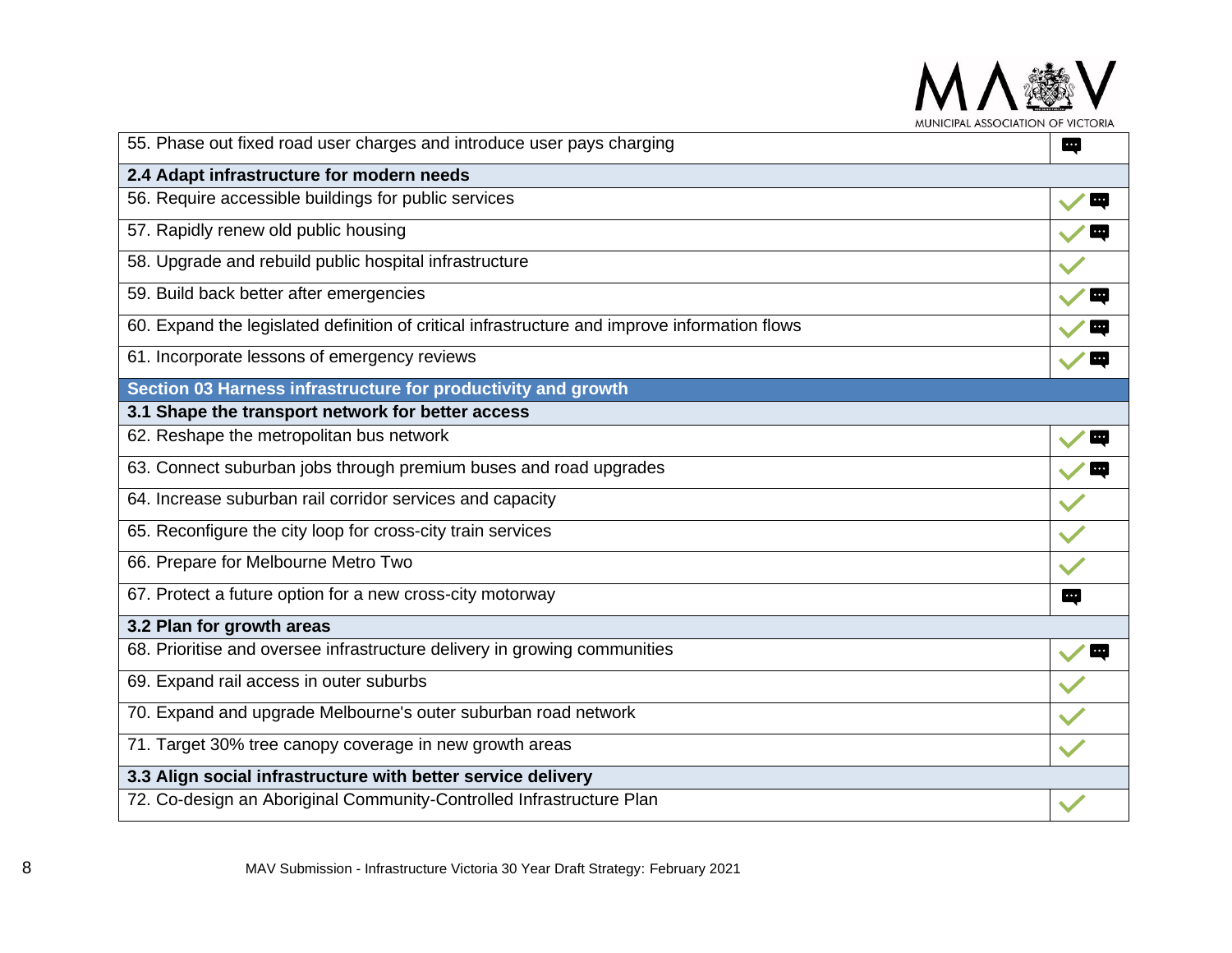| SSOCIATION OF VIC                                                                                                           |          |
|-----------------------------------------------------------------------------------------------------------------------------|----------|
| 73. Set targets to grow social housing                                                                                      |          |
| 74. Build new hospital capacity                                                                                             |          |
| 75. Deliver infrastructure for a better mental health system                                                                |          |
| 76. Plan and consistently deliver corrections and youth justice infrastructure while managing demand with policy settings   | N/A      |
| <b>Section 04 Develop regional Victoria</b>                                                                                 |          |
| 4.1 Enhance market access and productivity                                                                                  |          |
| 77. Deliver funding certainty for regional road maintenance and upgrades                                                    |          |
| 78. Revise the Murray Basin Rail project plan                                                                               |          |
| 79. Fund an ongoing regional rail freight maintenance program                                                               |          |
| 80. Co-invest to bring faster broadband to regional business precincts                                                      |          |
| 4.2 Unlock regional economic growth opportunities                                                                           |          |
| 81. Upgrade power supply for agriculture and regional manufacturing                                                         |          |
| 82. Invest in regional nature-based tourism infrastructure                                                                  |          |
| 83. Develop a Victorian Aboriginal tourism strategy                                                                         |          |
| 84. Boost tourism infrastructure by allowing more national parks to grant long leases                                       | $\cdots$ |
| 4.3 Connect the regions to help strengthen wellbeing                                                                        |          |
| 85. Reform regional public transport to meet local needs                                                                    |          |
| 86. Improve resilience of regional telecommunications infrastructure                                                        |          |
| 87. Fund regional libraries to provide better internet access                                                               |          |
| 88. Use rural schools for children's specialist and allied telehealth services Retrofit or better use selected rural school |          |
| infrastructure for children's specialist and allied telehealth services to improve children's health and development.       |          |
| Immediately begin with a trial in Wimmera Southern Mallee.                                                                  |          |
| 4.4 Foster regional Victorians' health, safety and inclusion                                                                |          |
| 89. Deliver multipurpose shared social service facilities in the regions                                                    |          |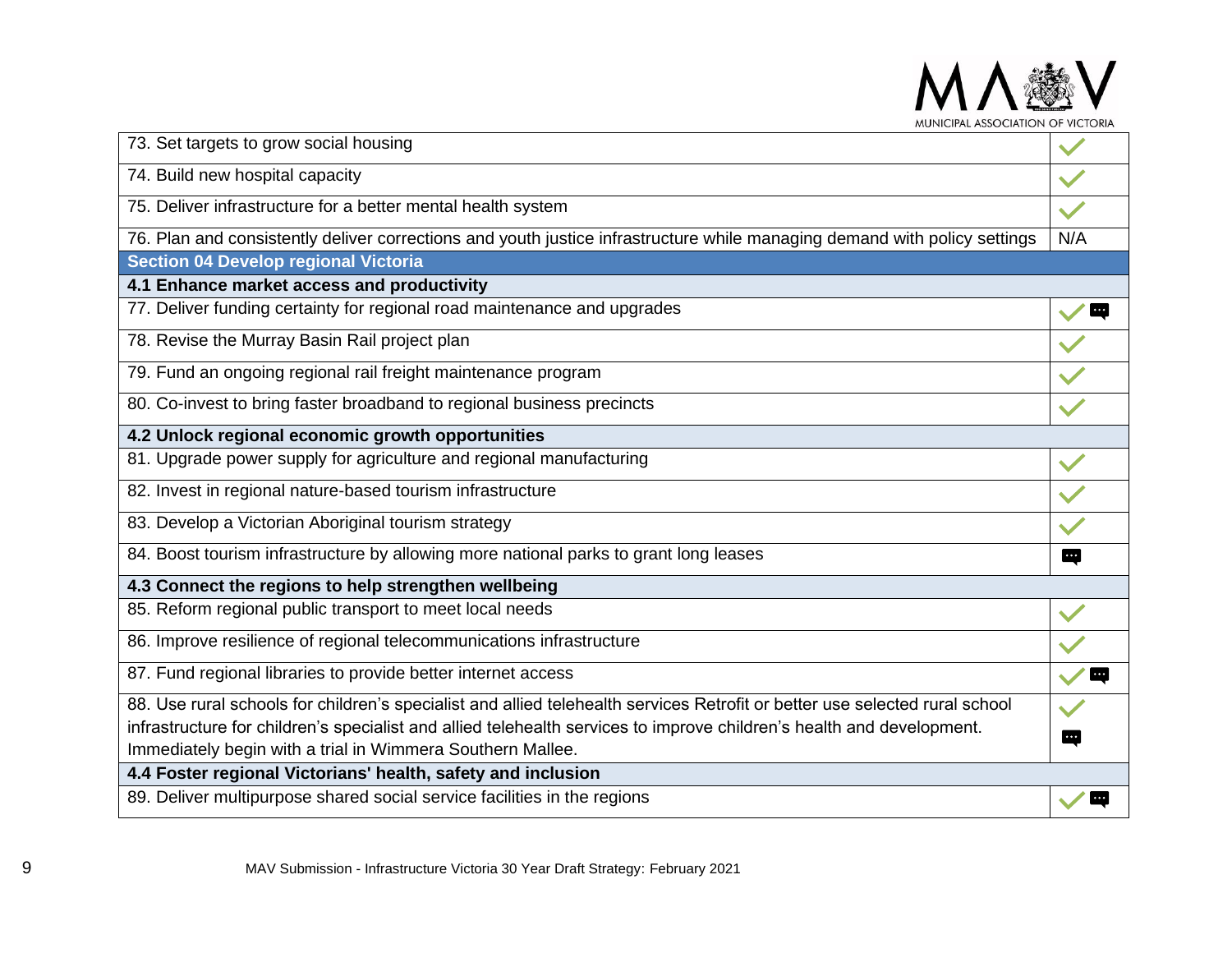

| 90. Support regional councils to update, repurpose or retire outdated community infrastructure |        |
|------------------------------------------------------------------------------------------------|--------|
| 91. Create climate-adapted facilities for rural communities                                    | $\sim$ |
| 92. Build regional residential alcohol and drug rehabilitation facilities                      |        |
| 93. Fund more Youth Foyers in regional Victoria                                                |        |
| 94. Expand social housing in regional centres, in locations with good access                   |        |
| 95. Make social housing suitable for changing local climates                                   |        |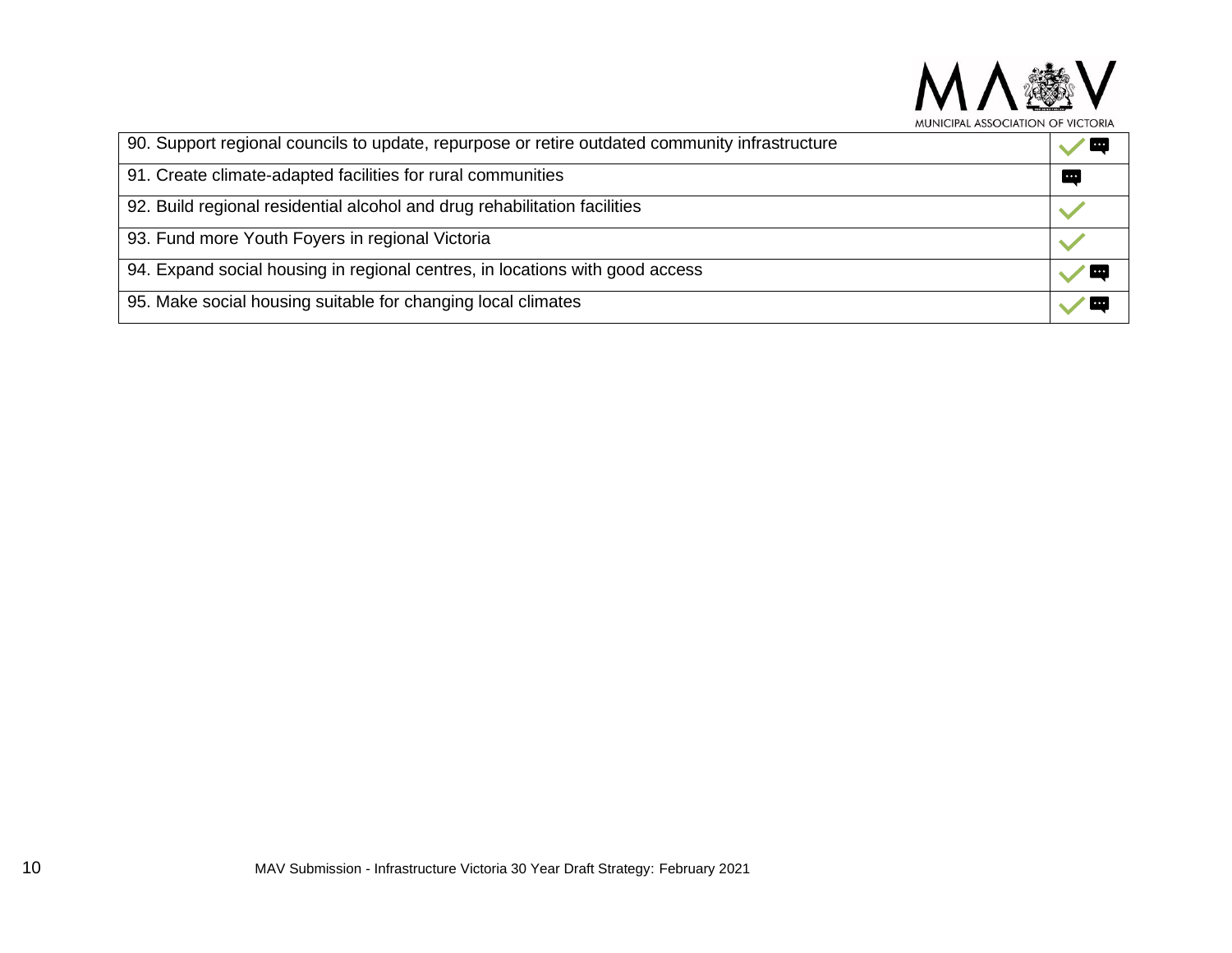

# <span id="page-10-0"></span>**Introduction**

The Municipal Association of Victoria (MAV) welcomes the opportunity to respond to Infrastructure Victoria's (IV's) second 30-year strategy and its draft recommendations.

The MAV strongly supports the ten objectives. We commend IV's broad and integrated approach, recognising that smart infrastructure investment is about more than boosting productivity and reducing congestion. It must also seek to improve social equity and connectedness, and protect our natural resources.

As IV acknowledges, we are yet to understand the extent of the behavioural change resulting from the impacts of the COVID-19 pandemic. This includes future travel patterns and the level of acceptance of work from home arrangements. There are also emerging changes to our assumptions around population growth due to the surge in sea / tree changers and potentially, a reduction in overseas migration. This uncertainty also presents a unique opportunity to trial and test new initiatives that may previously have faced resistance.

The MAV welcomes the engagement with councils in the development of the strategy and the recognition of some of the constraints on local government capacity to adequately fund new or maintain existing infrastructure. It is the view of the MAV that the strategy could go further in its investigation and commentary on the effects of rate capping on the capacity of councils to serve their community's aspirations. Rate capping has severely restricted councils' ability to maintain and renew their significant asset base and at the same time, invest in new infrastructure. For rural and regional councils experiencing increasing migration from Melbourne, there will be additional pressure on local service and infrastructure delivery over the coming decade.

There is also a need for greater emphasis on local decision-making to reverse the trend in recent years of centralised decision-making and lack of consultation with local government on key projects. An effective state strategy should recognise the benefits of local democracy and subsidiarity as a principle. Greater transparency and genuine consultation on state transport and infrastructure planning will result in greater efficiencies, and provide councils with an opportunity to invest in complementary infrastructure that aligns with local needs and priorities.

This submission aims to broadly reflect the views of Victorian councils. It does not purport to reflect the view of every individual council. A number of the recommendations are specific to small numbers of councils or regional clusters of councils. In these cases, the relevant councils are best placed to make submissions and the MAV has limited its commentary. Councils have been encouraged to make individual submissions. There are also recommendations that are sound in principle but must be considered in more depth at a local level to determine the best approach.

We look forward to working closely with IV as the strategy is finalised and assisting to coordinate further local government input as necessary.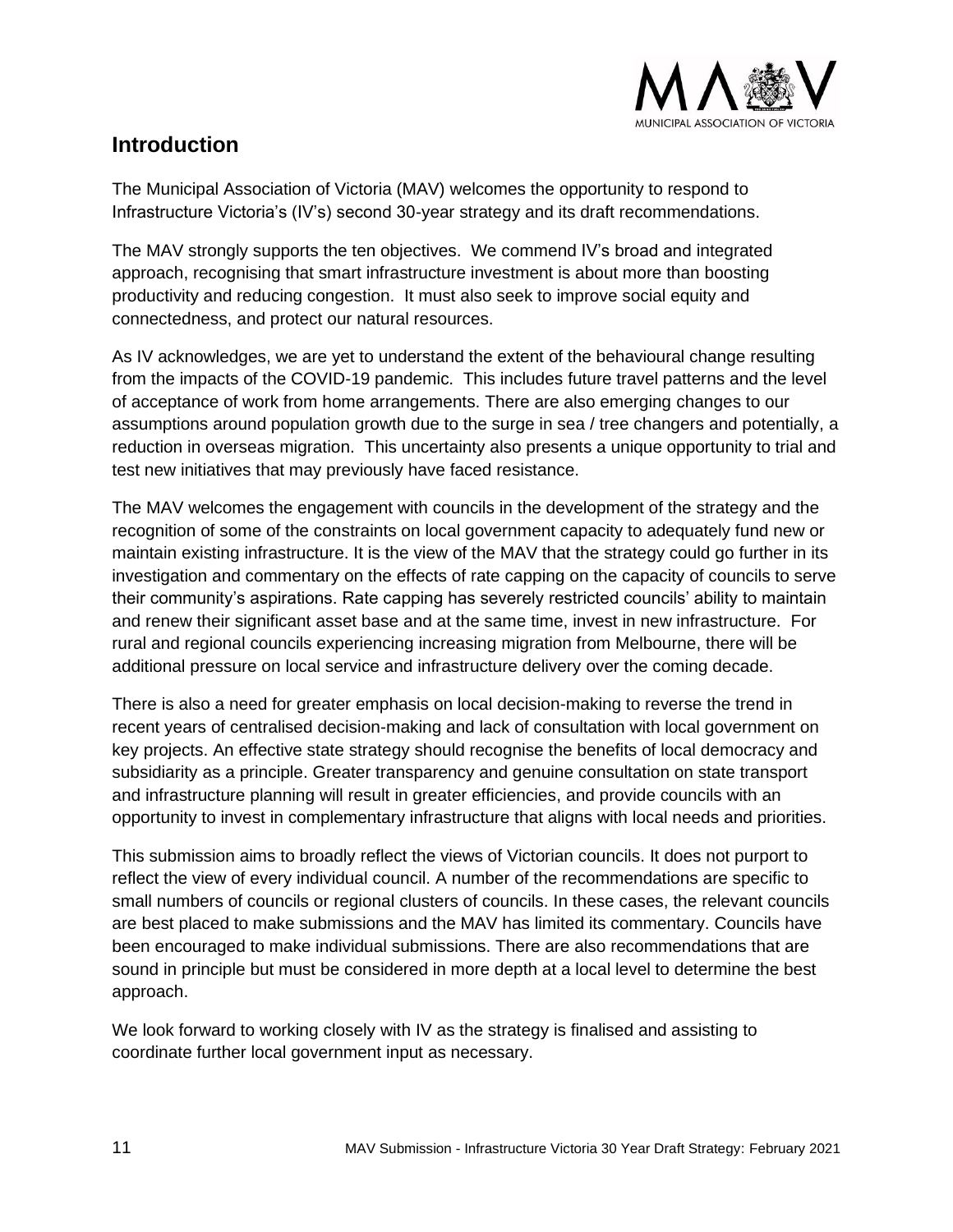

# <span id="page-11-0"></span>**1. Confront long-term challenges**

## <span id="page-11-1"></span>**1.1. Navigate the energy transition**

#### Draft recommendation 1: Accelerate the uptake of zero emissions vehicles

The MAV recognises that Victoria is in a climate emergency. We support accelerating the uptake of zero emissions vehicles and the various elements of this draft recommendation including:

- requiring all new public transport buses and coaches, and government vehicle fleets, to transition to appropriate zero emissions vehicles
- incentivising zero emissions freight vehicles
- developing design standards and payment principles for charging infrastructure.

Australia is a laggard in terms of zero emissions vehicle uptake with electric vehicles only making up 0.6 per cent of Australia's vehicle fleet, compared to 3.8 per cent in Europe and 2.3 percent in New Zealand<sup>1</sup>.

Experience overseas shows that regulatory and economic incentives are essential in order to realise the benefits that widespread uptake of zero emissions vehicles bring. Both the Victorian and Australian Governments have critical roles to play in this regard.

Transport emissions already comprise a significant proportion of Victoria's total emissions. The Victorian Government's 2020-21 Budget decision to introduce a distance-based charging regime for all Victorian registered zero and low emission vehicles appears unsound. We call on IV to address this in its final recommendations.

# **Discussion questions**

# *What other action should the Victorian Government take to coordinate priority Renewable Energy Zones?*

It is vital that effective land-use planning controls are in place for renewable energy. Decision makers and stakeholders must have clarity on the relevant matters and how to assess them. This includes interaction with competing and complementary land uses (such as agriculture). Where councils need expertise beyond their own resources, this should be made available to them to assist timely and comprehensive decision making.

<sup>1</sup> ClimateWorks Australia, Moving to Zero – [Accelerating the Transition to Zero Emissions Transport](https://www.climateworksaustralia.org/wp-content/uploads/2020/06/TRAN-0520-000071-TRANSPORT-ISSUES-PAPER-V5.pdf)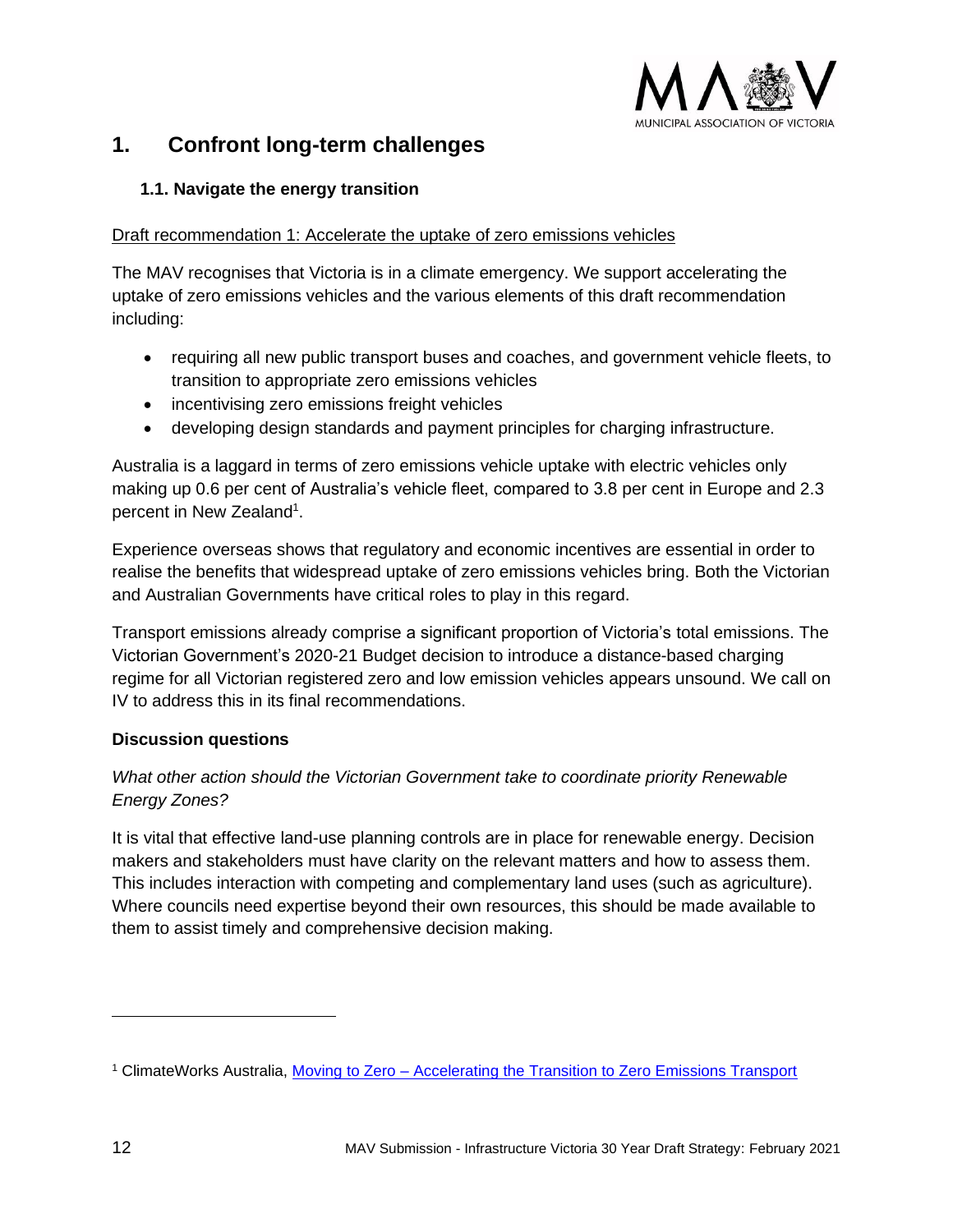

# <span id="page-12-0"></span>**1.2. Respond to a changing climate**

Draft recommendation 9: Immediately update and expand practical instructions on integrating climate-related risks into infrastructure assessment, including on future climate scenarios and valuing emission reductions

The MAV supports this recommendation. We note that the *Climate Change Act 2017* currently only requires decision makers under a limited number of Acts (specified in a schedule) to have regard to climate change. Other government decision makers must only "endeavour" to take climate change into consideration. Key pieces of legislation that govern emissions-intensive sectors including transport, energy and agriculture are not listed in the schedule. This is a significant weakness of the *Climate Change Act* that should be addressed as a matter of priority.

Draft Recommendation 11: Consider all water supply sources Draft Recommendation 12: Progress integrated water cycle management Draft Recommendation 15: Upgrade Victoria's emergency water network

Better utilising stormwater and recycled water as water supply sources makes sense, as do the recommendations supporting better integration of local and system-wide water planning. With nearly the same amount of stormwater being 'lost' to waterways as there is water consumption in the greater Melbourne area, urgent focus is required for how stormwater is currently managed in urban centres across the state. Councils are particularly interested in the issues around utilisation of stormwater collected through their drainage systems that can be utilised for greening and cooling of public communal spaces. Setting a five-year period for the proposals to be achieved is useful in generating actions earlier rather than later.

We encourage IV to include a specific recommendation that a five-year local government audit and asset improvement program be funded by the Victorian Government to enable councils to review their drainage and stormwater management infrastructure from a water sensitive urban design (WSUD) and catchment lens. Continuing with business as usual will miss opportunities for increased integrated water management approaches and management efficiencies being generated by capturing stormwater where it falls. A funded program would accelerate and embed the prospects of significant water supply augmentation not being required in the 30-year period of this strategy.

We welcome IV identifying the need for ongoing responsibility for maintenance and funding of Victoria's emergency water supply point network to be reviewed to ensure there are sustainable and practical funding arrangements in place.

Further, it continues to make no sense that councils are responsible for paying for the maintenance of fire plugs. These are water authority assets providing water to the Victorian Government's fire agencies. Currently there is a huge variation in the cost of fire plugs from year to year for councils, making budgeting difficult and generating imposts on rate-payers over which they have little say or input to their installation.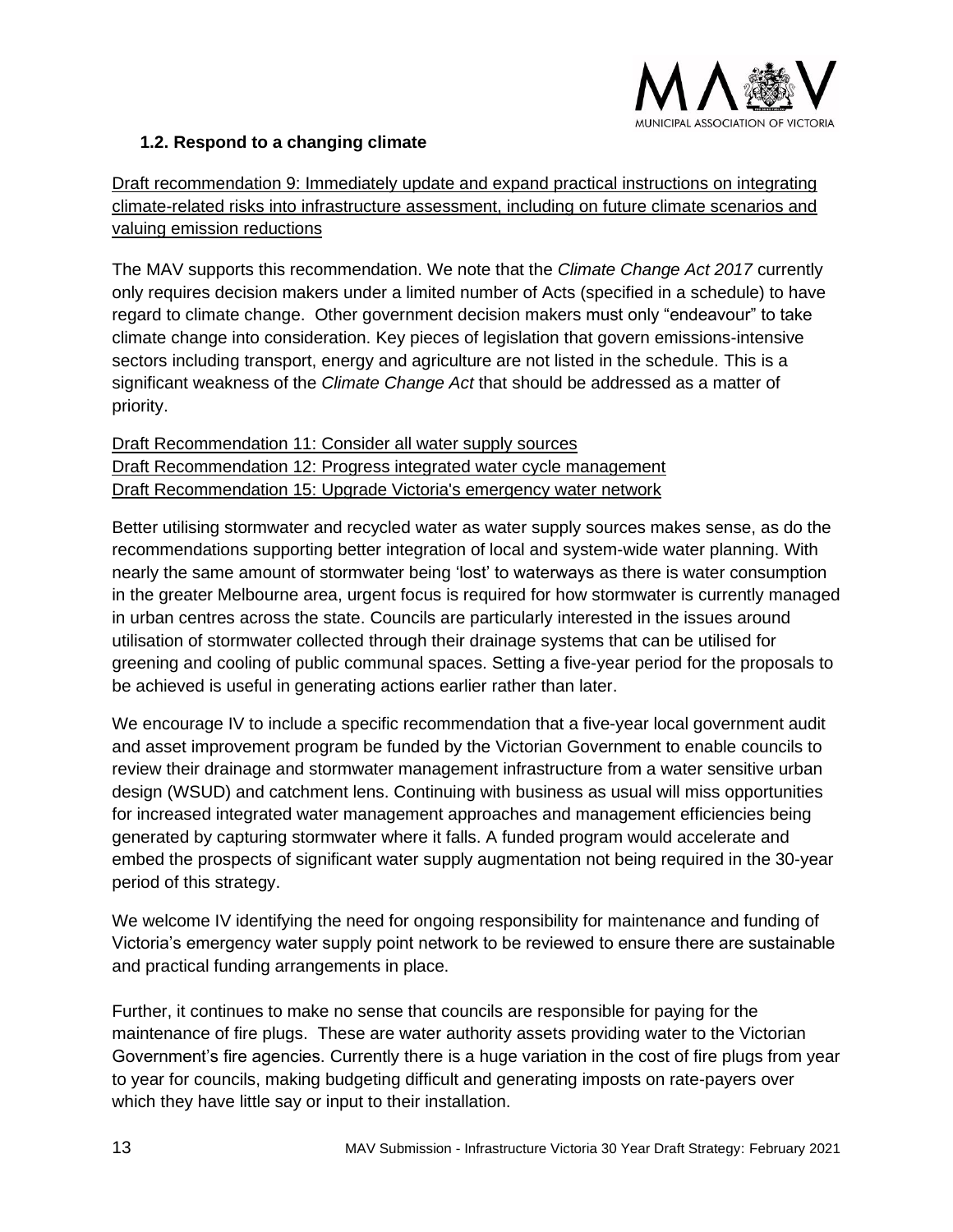

Draft recommendation 16: In the next eight years, invest in coastal protection upgrades and maintenance, including beach and dune protection and rehabilitation, and storm surge protection, particularly for coastal tourism assets in Barwon, Great South Coast and Gippsland regions

The MAV supports this recommendation. It appears that IV is proposing an extra \$30 million funding over eight years for coastal adaptation. This is too little and, in our view, should be at least \$30 million per year over eight years. In its *Protecting Victoria's Coastal Assets* report, the Victorian Auditor-General's Office noted a 2013 Victorian Coastal Council (VCC) cost estimate of \$24–\$56 million annually to replace the natural protection offered by coastal assets like beaches and dunes.

# <span id="page-13-0"></span>**1.3. Embrace technological opportunities**

## Draft Recommendation 17. Prepare for increasingly automated vehicle fleets

New laws and regulations will have a big influence on the introduction of electric vehicles (EV) and autonomous vehicles (AV). There is a clear opportunity for the Victorian Government to work with councils in the development of these laws and regulations to benefit all local communities.

IV should note the potential for significant infrastructure costs for local councils. The rates and levels of adoption will vary as will the type of technology. This is something that councils may be able to influence through the services they provide, their purchasing power and through their community and economic leadership roles. Councils are well-positioned to play a significant role in fostering community acceptance and mitigating public concern towards the introduction of these technologies across Victoria.

Councils will also have to take a view on whether to encourage the adoption of new technology through their decisions on infrastructure. Regardless of the decisions councils make, they will need to be confident that there is strong safety assurance in place for automated driving systems to protect both their communities and road infrastructure investments.

#### Draft Recommendation 19 – Establish rules for personal mobility devices in Victorian legislation

Personal mobility devices provide a great opportunity to increase transport choice and mobility but also pose some complex management risks. It will be important for legislative development to follow on from sound policy development and engagement to ensure risks and potential unintended consequences are appropriately considered and managed.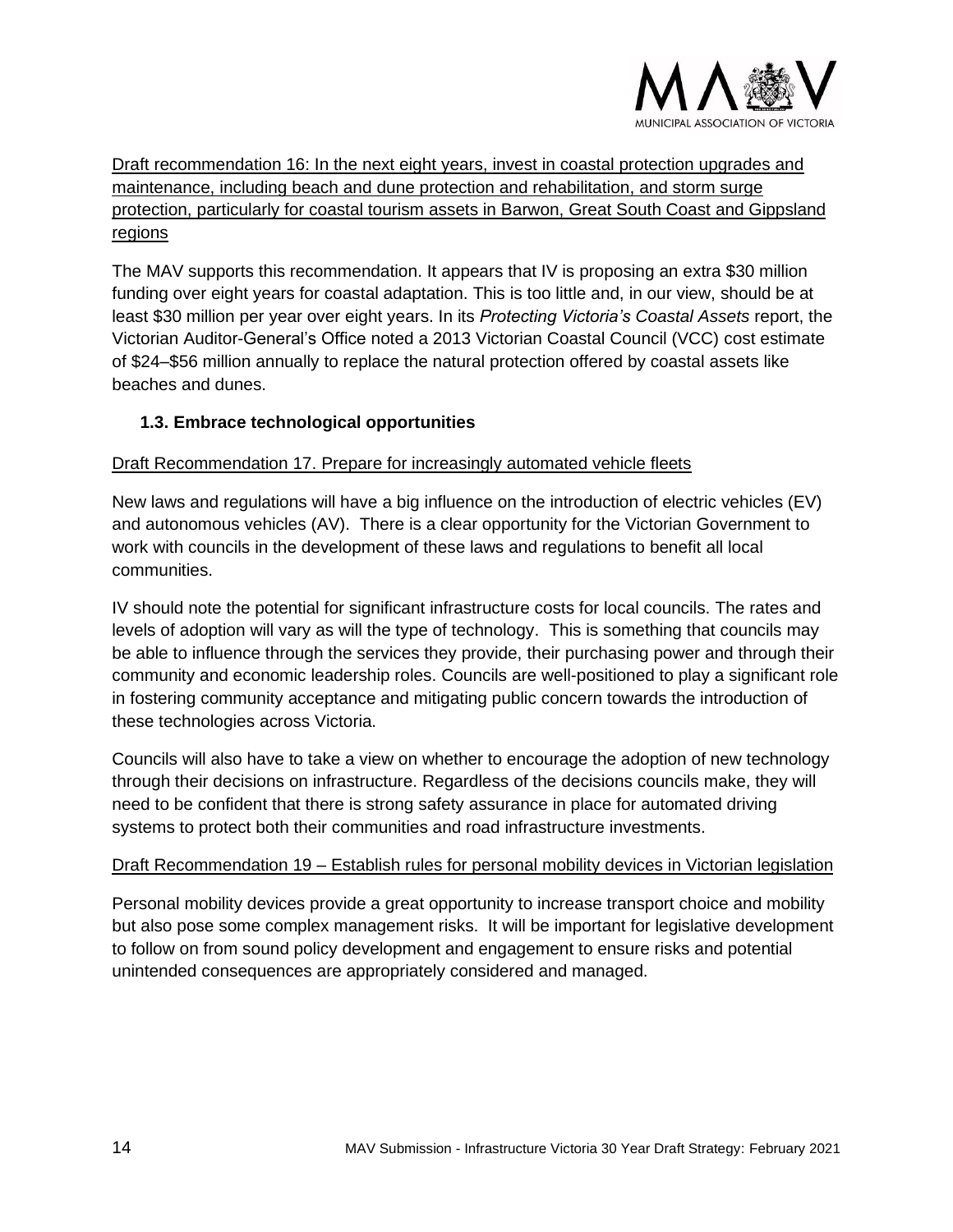

#### <span id="page-14-0"></span>**1.4. Stay connected to global markets**

#### Draft Recommendation 25. Act now to protect the future Bay West Port option

The MAV supports the identification and preservation of land and access routes and staged development of a future port to support Victorian and Australian freight.

#### <span id="page-14-1"></span>**1.5. Build a circular economy**

#### Draft Recommendation 28: Facilitate improved recycling infrastructure for priority materials

Regional processing is critical for some of the priority materials identified in the draft strategy. The market value of the recycled product does not make it cost effective to transport material large distances.

Fire and other incidents, as well as commercial disruptions, are likely to continue to affect Victoria's recycling system to some degree. Victoria should plan for spare capacity in its recycling system to be able to appropriately respond to disruptions.

There are also potential problems in Victoria's capacity to recycle or make safe solvents and other chemicals. Large stockpiles of potentially hazardous waste materials have been discovered throughout Victoria. Limited state-wide capacity to process the materials found has added to the difficulty of managing and responding to these stockpiles.

#### Draft Recommendation 29: Strengthen end markets for recycled materials

Market development is critical to a sustainable recycling system. Councils and ratepayers cannot afford to pay for material to be separated and processed if there is no productive use for it. This undermines the economics of recycling, the environmental objectives of the Victorian Government, and the community's enthusiasm and trust.

The MAV and councils are keen to work with the Victorian Government to increase public sector procurement of recycled material. This must be accompanied by reform of standards and specifications. This ensures councils can buy with confidence of both fitness for purpose and regulatory status. This will also help enable private sector procurement of those same products.

Whole-of-lifecycle product costs should be reflected in the costs to produce them (and thus cost to consumers). Currently, wasteful products enjoy a competitive advantage due to their wholeof-lifecycle costs being subsidised by councils through the waste and resource recovery system. This is expanded upon in the discussion questions.

#### Draft Recommendation 30: Address barriers to recycling and reducing waste

Consistent messaging around which material goes into each recycling stream is important. The delivery of services, such as kerbside collections or centralised drop-off, must be left to councils to determine with their communities. Four kerbside collections are not practical or desirable in all contexts and councils are best placed to design services that fit their communities' needs.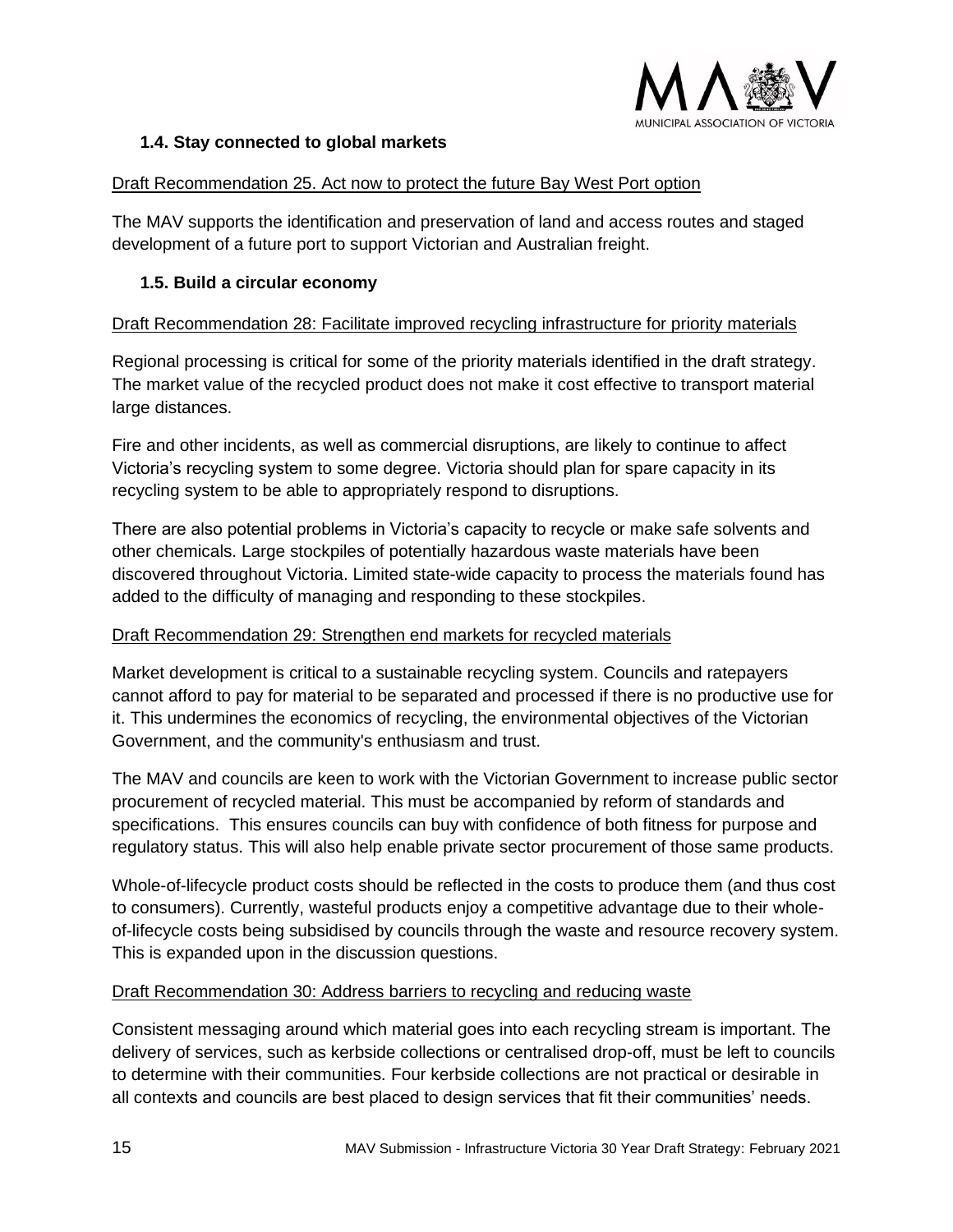

#### Draft Recommendation 31: Minimise waste and improve residual waste infrastructure planning

Minimising waste is the most cost-effective and environmentally sustainable approach to waste and resource recovery. While minimising waste to landfill is a component of this, the approach should consider upstream waste minimisation as the highest priority as addressed in the discussion questions below.

The MAV supports well-regulated waste to energy, but only as an alternative to landfill. The Victorian Government must seriously consider the risk of introducing incentives for otherwise recoverable material to be used as feedstock for energy.

#### **Discussion questions**

*What other cost-effective actions can the Victorian Government take towards a circular economy?*

Waste minimisation should be the highest priority of the Victorian Government's approach to waste and resource recovery. This must be implemented as far upstream in the product lifecycle as possible.

We need a legislative environment that ensures the cost of processing or disposal of products and materials is passed on to their manufacturers or importers. Producers currently have little incentive to reduce the waste impacts of their products, as those costs are borne by councils and ratepayers.

Product stewardship requires producers and importers to contribute to the end-of-lifecycle impacts of their products. In addition to implementing a fairer distribution of costs, this can introduce a competitive advantage for less wasteful products by reducing their cost under product stewardship.

We believe that Victoria should provide the leadership on product stewardship that has been acutely absent from the Australian Government. The commitment to introduce a container deposit scheme is welcome. It is finally putting Victoria on the same footing as other States. We believe there is far more that the Victorian Government could and should do. Ultimately, all waste-producing products should be subject to some form of product stewardship.

It is concerning and disappointing that product stewardship does not get a single mention in the draft strategy. This is especially the case when IV has research from its report on waste and resource recovery infrastructure that clearly highlighted the critical role product stewardship schemes play in countries with leading resource recovery systems.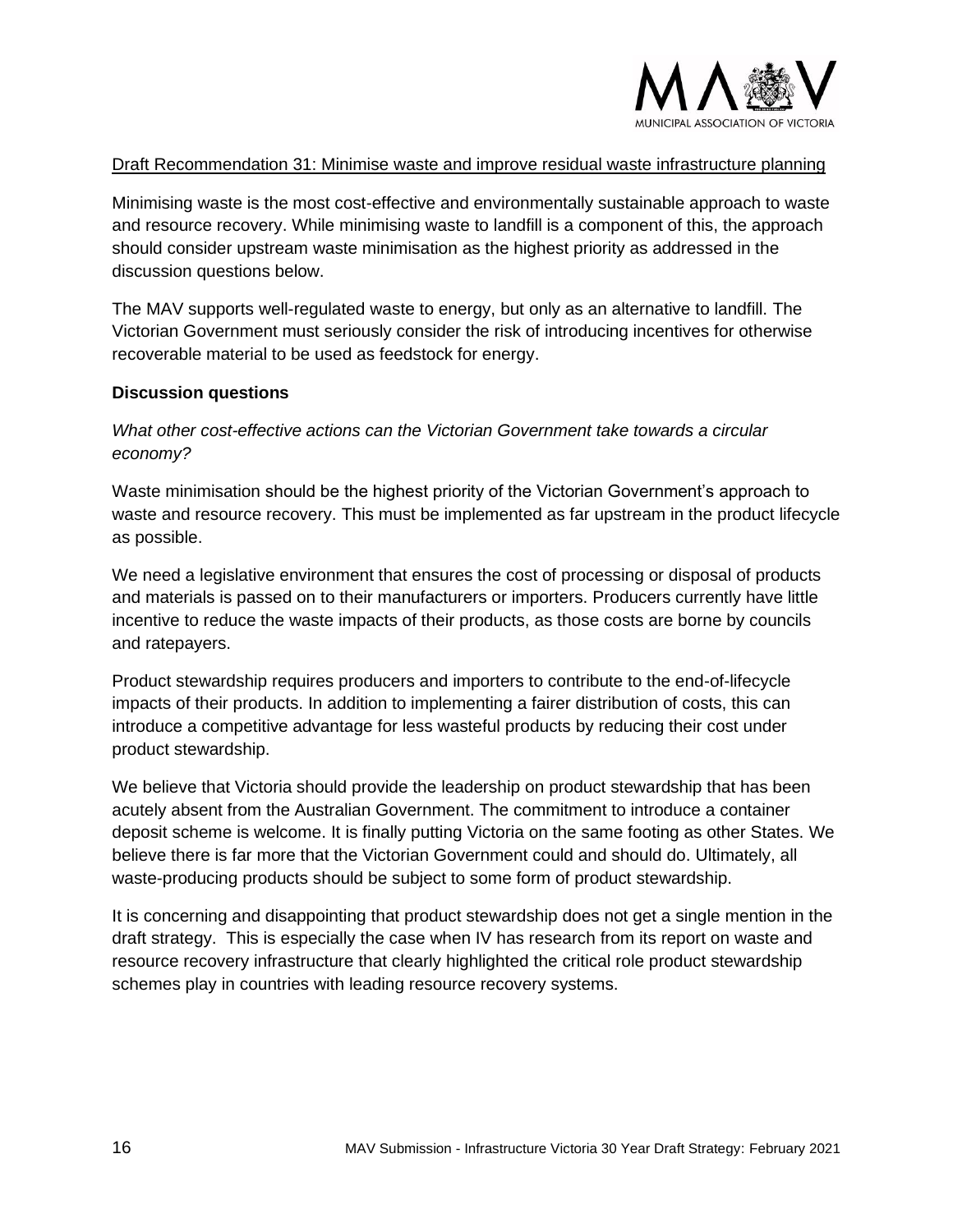

# <span id="page-16-0"></span>**2. Manage urban change**

## <span id="page-16-1"></span>**2.1. Integrate land use and infrastructure planning**

#### Draft Recommendation 32. Produce public plans for priority infrastructure sectors

A key activity that governments can undertake to promote orderly and efficient planning is to prepare and publish priority infrastructure plans. Councils are required to produce and actively update a number of significant long-term plans for their communities. It is a reasonable expectation that the state should do likewise. This provides certainty for planning and investment and avoids potential conflicts to be identified and addressed earlier.

#### Draft Recommendation 33. Publish Victoria's transport plan

Making Victoria's transport plan public is critical to giving local government and private entities confidence to plan and invest in supporting or complementary infrastructure. In requiring the transport plan and other plans to align with each other, the Victorian Government must take care not to invalidate existing strategic work undertaken by councils. This work represents significant investment of ratepayers money. Many councils do not have the resources to review and revisit strategic plans out of schedule.

#### Draft recommendation 34 - Review Victoria's infrastructure contribution system to cover gaps

The MAV supports reform of Victoria's infrastructure contributions system. The current system results in variable outcomes for a range of councils in levying for the timely provision of infrastructure. We note that the Minister for Planning has convened an advisory committee to examine infrastructure contributions reform. The MAV will be responding in greater detail through that process.

Any revised infrastructure contribution system will need to account for the following key issues in the Victorian system:

- Contribution systems can be complex and time-consuming to implement and then administer. The ability to meaningfully engage in the system is therefore limited for lessresourced councils and smaller developers.
- Financial risks predominantly relate to costing and caps on how much contribution can be levied and can leave a council with cashflow problems when there is a time-lag between contribution payment and the provision of infrastructure on the ground.

Infrastructure contributions should not move towards a one size fits all model. Having different tools available for different settings is vital. Those tools must each have a clear purpose and be fit for it.

Infrastructure funding could also be complemented by a 'windfall' tax. Windfall taxes recognise that the largest portion of added value in many developments is a result of the granting of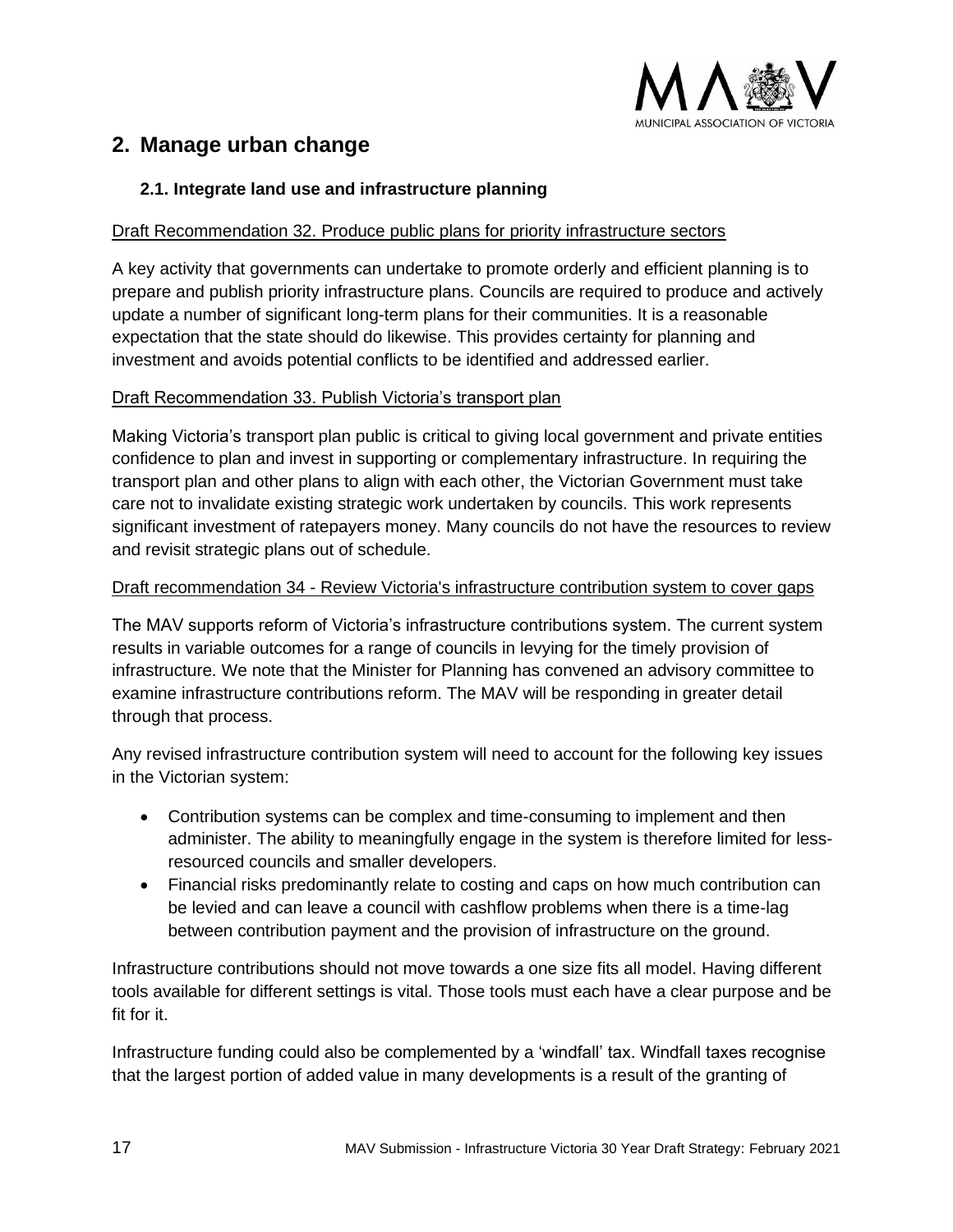

development rights (through re-zoning), and not any betterment undertaken by landowners or developers. As such, some portion of the value created through those rights is reserved for a public good such as the provision of infrastructure.

Reform of infrastructure contributions should also address social and affordable housing. Affordable housing is a form of infrastructure and has benefits more broadly to society rather than just those residing in it. The MAV proposes that some of the funding needed for affordable housing should be realised through broad developer contributions schemes similar to other infrastructure. Through including affordable housing in the contributions system, longer-term ongoing funding will be secured beyond the most recent significant investment by the Victorian Government.

## <span id="page-17-0"></span>**2.2. Create thriving urban places**

#### Draft recommendation 35. Support more homes in priority established places

The MAV supports-in-principle guiding development to identified priority areas. This should adopt a polycentric approach supported by the proposed suburban rail loop.

We note that while evidence is presented for the statement that Melburnians are decreasingly wanting standalone homes, this may no longer be current. The experience of long periods of home isolation due to the COVID-19 pandemic, increased desire and support for remote working, and ongoing concerns over building faults in major residential buildings may see a decrease or reversal of this trend.

We agree that if higher density living remains a popular choice, it must be underpinned by convenient and quality local community infrastructure.

Any proposal to loosen protections in planning controls must be scrutinised rigorously. The development industry frequently calls for the planning system to accommodate increased flexibility of design and increased certainty of approvals at the same time. These are contradictory goals, and largely code for giving developers carte blanche to do as they please.

Both identifying priority areas and implementing the planning controls to facilitate them must be done in partnership with councils and the communities they represent. Recent "streamlining" processes that have removed council and community involvement, or made it entirely subject to the whim of the Minister, are of great concern.

#### Draft recommendation 36. Deliver very low income housing with inclusionary zoning

The MAV and local government have long advocated for increasing the supply of social and affordable housing. The impact of decreasing housing affordability, and the growing need for affordable housing, are both significant issues for local government – the level of government closest to the community. The MAV is therefore is supportive of inclusive zoning approaches to speed up the delivery of social and affordable housing but must be done in a way that ensures quality, well designed homes.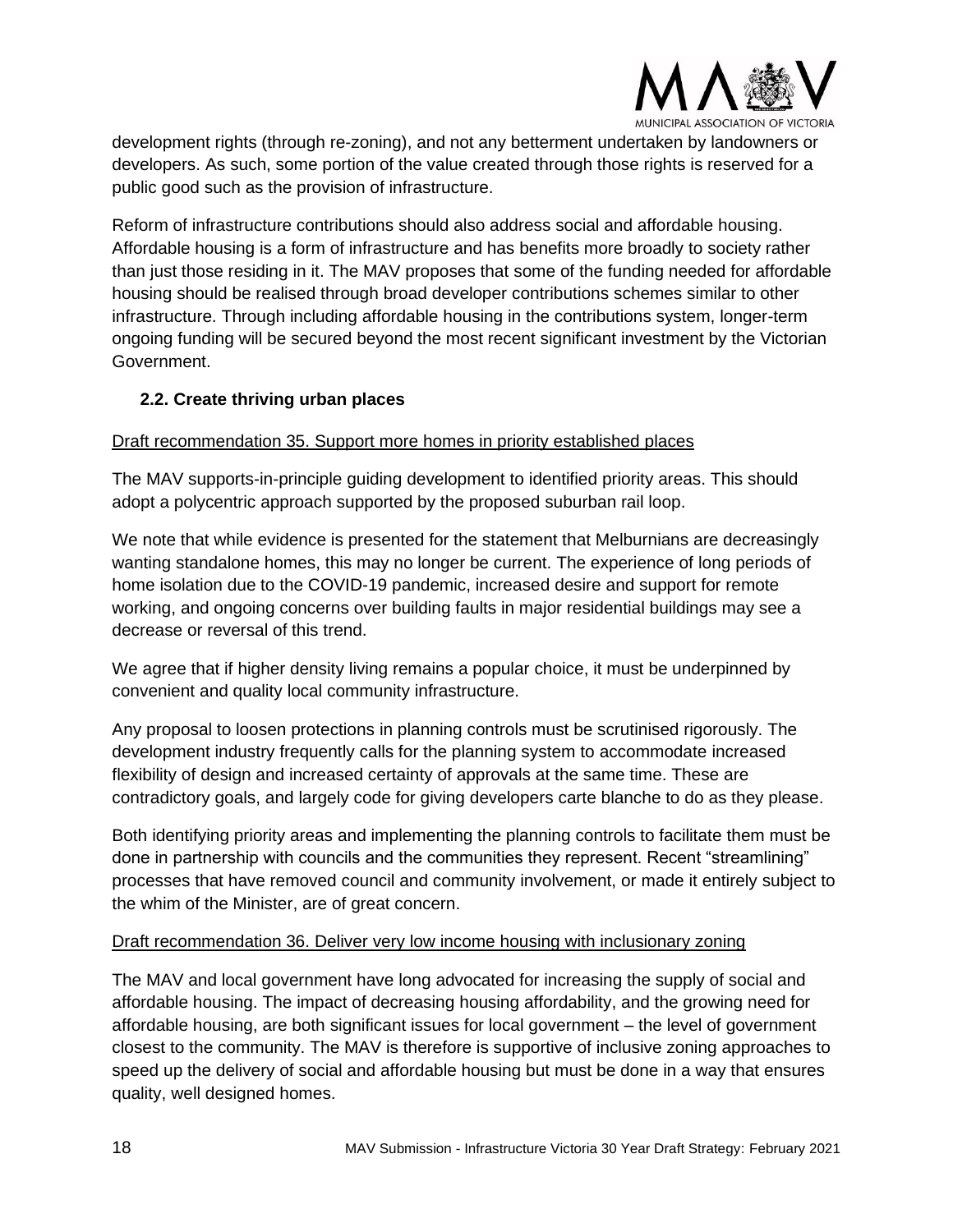

Important considerations for using the planning system to deliver affordable housing include ensuring that:

- provisions contain mandatory (rather than discretionary) requirements so that there is certainty and clarity for landowners, developers and planners
- provisions provide for land, dwelling, and / or cash affordable housing contributions and allow councils to specify the preferred form the contribution will take
- provisions clearly set out who will pay for the affordable housing (and at what discount) to provide certainty about the quantum of the affordable housing contribution, if the affordable housing contribution is to be delivered through the sale of dwellings
- any requirements in new provisions set out the time for which a property will remain affordable housing, taking into account the financial impact on the end owner of the affordable housing so that it does not create a burden on the community housing sector
- the Victorian Government seeks to maximise the delivery of affordable housing when renewing their existing housing assets, and in the disposal of surplus government land where appropriate.

Recent planning scheme amendments (VC187 and VC190) include several provisions intended to expedite Victoria's Big Housing Build. However, the MAV is concerned that this is a wholesale departure from standard planning processes which provide for careful consideration of new development. In the push for faster or more streamlined decisions, there is a risk of delivering poorer outcomes for both the community and future residents. Further, the few requirements to consult with councils and communities can be varied or waived by the Minister. This undercuts the principles of local decision making and community input that have been at the heart of Victoria's planning system.

It is also important to consider the monitoring and enforcement of any requirements imposed through inclusionary zoning or other planning tools. The planning system can relatively effectively deliver upon conditions such as vesting a certain number of units in a registered housing provider. However, the planning system, and councils as responsible authorities within it, should not be expected to enforce ongoing conditions on tenancy such as rent control.

# Draft Recommendation 38. Partner with local governments to fund pedestrian infrastructure Draft Recommendation 39. Transform cycling in Melbourne, Ballarat, Bendigo and Geelong

Modest and ongoing funding is required from the Victorian Government to deliver the substantial economic, social, health and wellbeing benefits of increased walking and bike riding facilities and programs.

Everyone should be able to safely walk and ride whether for leisure, completing errands or commuting. Many people don't yet have access to adequate footpaths and bike lanes that make walking and riding easy, safer and enjoyable.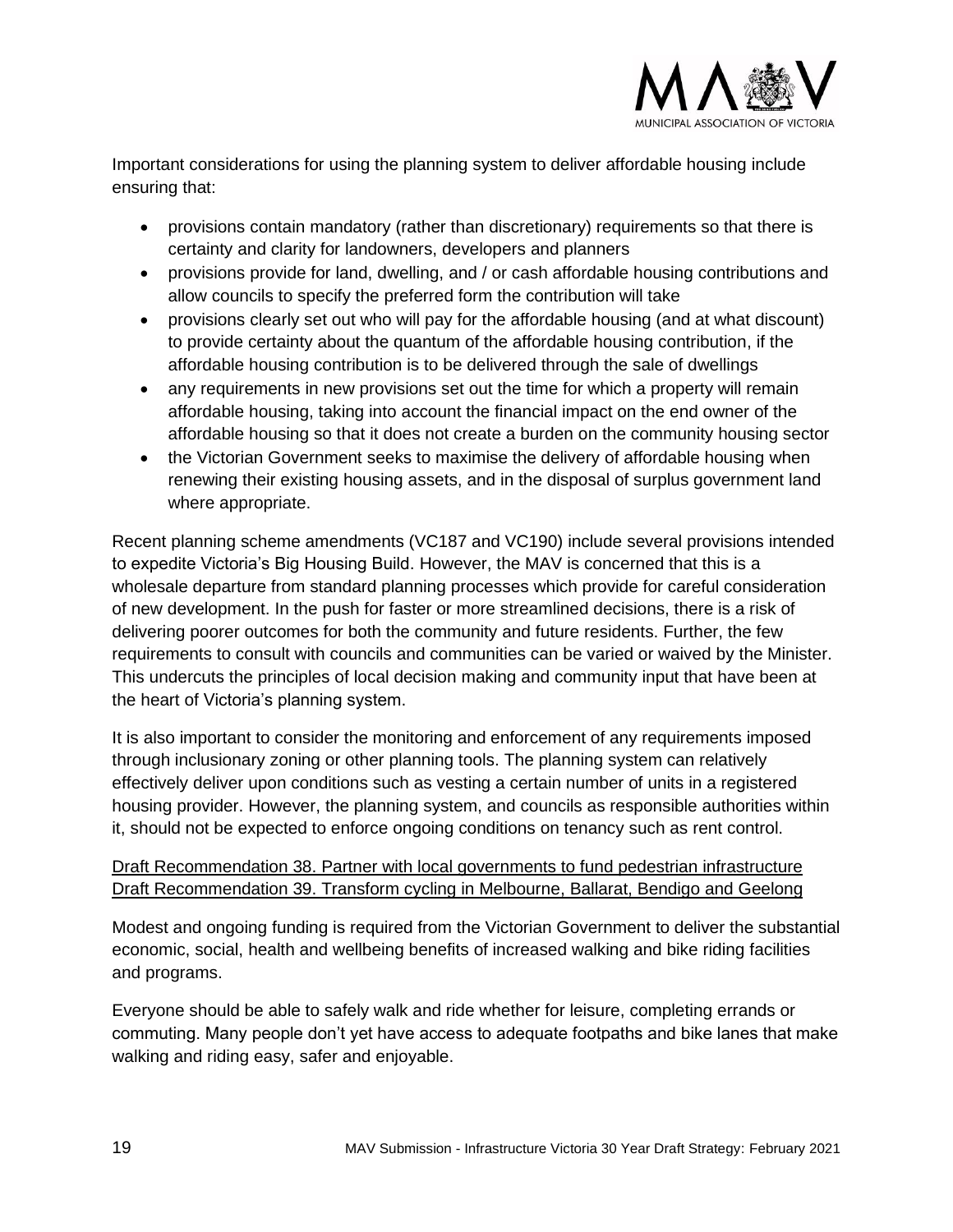

In a recent MAV survey of councils, more than 80 per cent identified funding as the main barrier to delivering more walking and riding facilities. Many councils are ready to deliver improvements if access to greater levels of funding are made available.

Benefits will include:

- construction job creation stronger employment outcomes than road or rail construction
- support for local economic development, including local shopping and regional tourism
- dispersed benefits across both metropolitan and regional areas low cost and local
- reduced overcrowding on public transport in urban areas
- significant physical and mental health benefits
- strong community support VicHealth research indicates 67 per cent support for increased walking funding.

There has been an increase in walking and riding and a strengthened focus on local communities through the pandemic. Now is a great opportunity to build on that change in community behaviour and strengthen Victoria's recovery through strategic investment and leadership in walking and bike riding.

#### Draft Recommendation 41. Reallocate road space to priority transport modes

This recommendation is supported noting that local context will be crucial to consider in a nuanced implementation of such a strategy. Local councils and communities need to be engaged and their issues of concern identified, documented and considered. This does not mean the loudest voice should monopolise the debate and drown out other valid views. It may mean a broader view of movement and place objectives and a staged implementation should be considered.

#### <span id="page-19-0"></span>**2.3. Steer changes in travel behaviour**

The MAV has not undertaken sufficient research to determine its position on many of the specific recommendations contained within this section. Support for some of the recommendations will be dependent on State investment in some of the recommendations from other sections of the strategy to ensure that people have enough transport options available to them.

Influencing travel behaviour to better manage demand for new transport infrastructure is supported. Providing improved information and greater choice for the community to access goods and services and move around is also supported.

A process of trial and adjustment with engagement is supported, including the use of technology to support travel mode decision-making and nudge theory.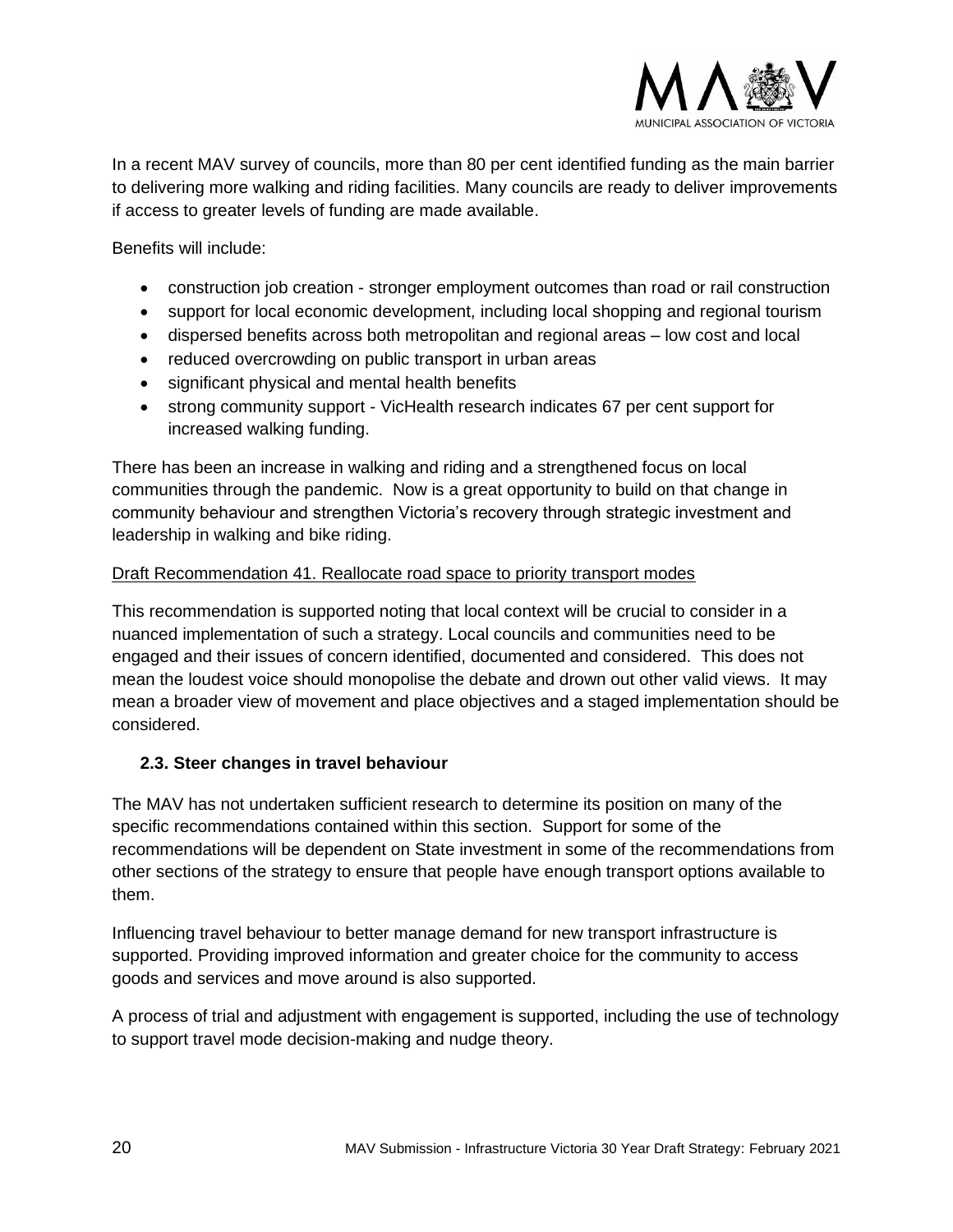

#### Draft recommendation 55. Phase out fixed road user charges and introduce user pays charging

We recognise that transport network pricing has the capacity to dramatically change the way in which transport infrastructure users travel across the network, and to increase the use of public transport, walking and cycling infrastructure.

A gradual move towards user pays charging, including a trial to test its influence on behaviour, is supported as long as rural and regional councils are not disadvantaged by the funding model.

#### <span id="page-20-0"></span>**2.4. Adapt infrastructure for modern needs**

#### Draft Recommendation 56: Require accessible buildings for public services

The MAV supports the immediate establishment of an accessibility upgrade fund to enable priority buildings to meet contemporary accessibility standards. This will be particularly relevant for community services provided from buildings created before the Disability (Access to Premises – Buildings Standards 2010) were introduced. Continued development of universal design principles will also be useful, to assist organisations to consider how their services can be accessible to all. Engaging with local government disability and access networks in the development of these principles will generate practical insights that enable people with a disability to have the same opportunities as other members of the community.

#### Draft recommendation 57. Rapidly renew old public housing

The MAV supports renewal of public housing with a focus on accessibility, design quality and diversity of housing stock.

The Victorian Government's existing public housing renewal program emphasised minimising total cost to government by selling off large portions of estates to private developers. Many of these estates were in central locations, and support networks had grown around them over time. This made them prime candidates for providing large amounts of new high quality public housing instead of the small net unit yields that were realised.

Similar to the leveraging of existing infrastructure to support increased private residential development, existing social infrastructure justifies prioritising public housing development on these sites rather than privatising the land.

Public housing renewal also needs to take into account climate resilience and Environmentally Sustainable Design (ESD) principles, particularly as the government moves forward with the rollout of ESD into all planning schemes in Victoria. As we have noted in our response to recommendation 95, the MAV has the view that renewal with climate and sustainable design in mind is critical to reducing operational costs and improving health outcomes in social and affordable housing residents. Public housing residents are overall more vulnerable to climate change both due to underlying issues such as health or age, as well as reduced financial capacity to fund their own adaptation actions.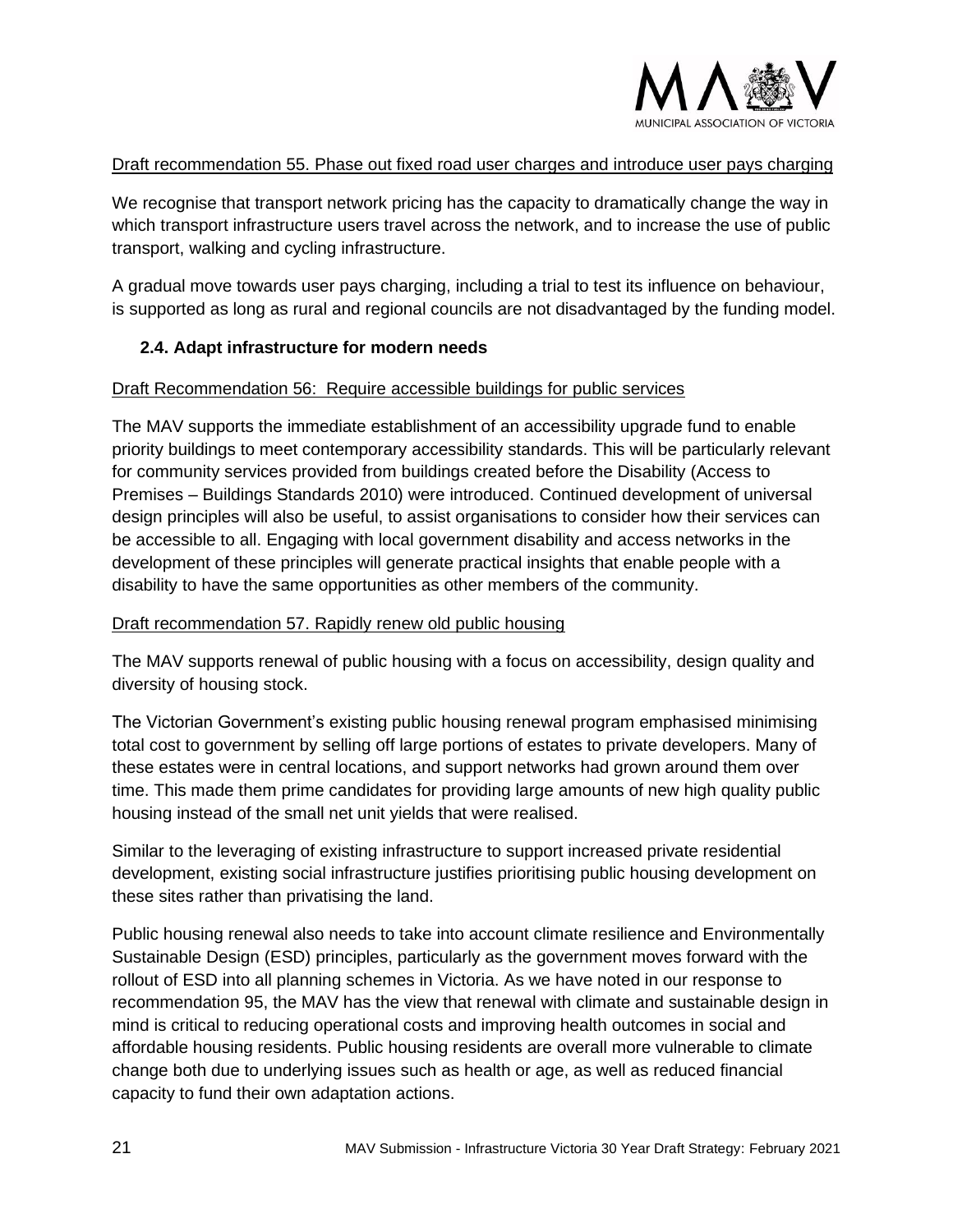

The MAV will continue to seek reassurance from the government that the renewal and construction of new public housing will prioritise ESD in all social and affordable housing constructed and renewed under the Big Build.

#### Draft recommendation 59. Build back better after emergencies

The MAV strongly supports the need to urgently reform policy and funding mechanisms to ensure critical public infrastructure damaged or destroyed by emergencies can be built to a more resilient standard or in less vulnerable locations.

Councils are the lead agency at the local level for undertaking the assessment, clearing, restoration and rehabilitation of public buildings and assets (such as roads, bridges, sporting facilities and public amenities) where the municipal council is the owner or manager of that building or asset.

Excellent outcomes as a result of community-led planning and council-supported resilience building initiatives are well documented in communities recovering from a major emergency. Unfortunately, council support for these projects is often heavily reliant on temporary, grant or recovery funding and few councils would have the resources to support this level of resilience and recovery planning without external funding.

A more sustainable and consistent form of funding would enable councils to plan more effectively to enhance infrastructure resilience as part of any rebuilding. This would mitigate risks associated with an 'urgency to rebuild', which can sometimes overwhelm careful consideration of future needs.

Another pertinent issue for councils is their inability to restore assets to more disaster-resilient standards (betterment) under the Disaster Recovery Funding Arrangements (DRFA). These arrangements, whereby the Australian Government funds up to 75 per cent of the assistance determined to be required by the Victorian Government, need reform to ensure they are meeting the needs of affected communities and enhancing the resilience of critical public infrastructure post-emergency. Councils can provide recent examples of essential public assets that have been rebuilt to pre-disaster standards, only to be damaged again in subsequent disasters because the DRFA program does not allow betterment. Additionally, critical public infrastructure such as sport and recreation reserves, and walking trails are currently ineligible for funding through the DRFA and should be included in revised arrangements.

## Draft recommendation 60. Expand the legislated definition of critical infrastructure and improve information flows

This recommendation is supported. Its implementation will help to ensure all critical infrastructure will continue to function in emergencies, or at least have the capacity to be rapidly repaired.

The MAV notes that Victoria's Critical Infrastructure Resilience Strategy reflects the broader range of infrastructure that is important in emergencies by establishing eight critical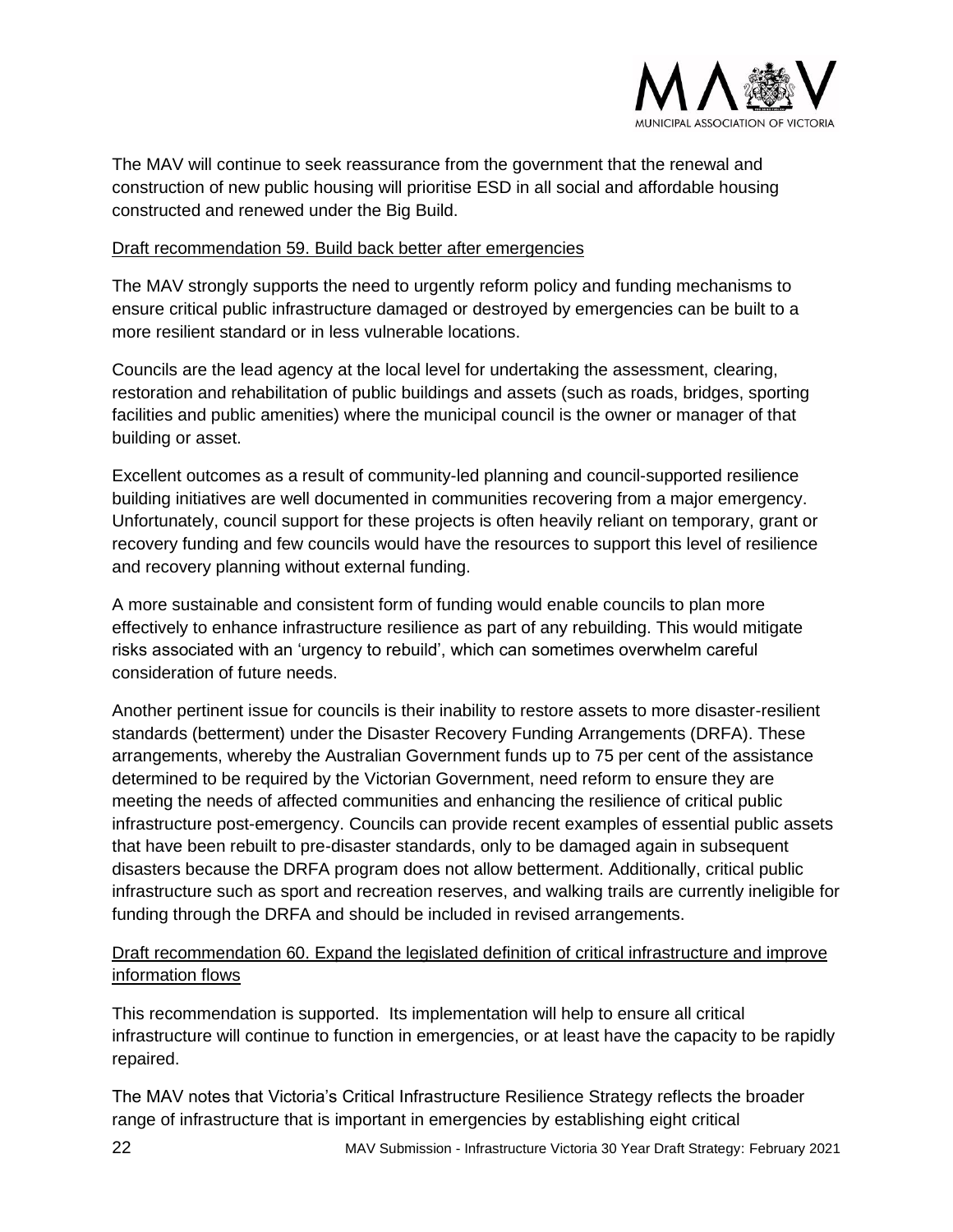

infrastructure sectors: banking and finance, communications, energy, food supply, government, health, transport and water. There is an opportunity to include these sectors in the definition of an essential service in the Emergency Management Act.

The MAV also supports the need to enhance the availability of critical infrastructure information across a broader stakeholder group. This could include Municipal Emergency Management Planning Committees (MEMPCs) and other key stakeholders. Providing non-sensitive information in an appropriate manner would help MEMPCs and other key stakeholders to plan for risks and impacts associated with infrastructure loss in an emergency. At the same time, it ensures councils are well-prepared to deliver their relief and recovery responsibilities.

We also believe other critical infrastructure such as local community assets, or community gathering places where people are likely to go for information and support should be included on the Victorian Critical Infrastructure Register. This will help to ensure state and federal support in an emergency is provided at the most appropriate locations. Any work to consolidate this information on the register should occur in partnership with councils, with appropriate resourcing provided.

Draft recommendation 61. Incorporate and act on emergency management and infrastructure resilience recommendations from current bushfire and pandemic inquiries and other reviews underway

The MAV supports the need to incorporate and act on emergency management and resilience recommendations from relevant inquiries and reviews. We also propose incorporating and acting upon any relevant lessons and recommendations identified in broader emergency management improvement initiatives delivered in Victoria.

As it pertains to the work of councils, this support is subject to an independent assessment of each lesson or recommendation identified, to determine the level of appropriateness in light of local community needs and resourcing requirements.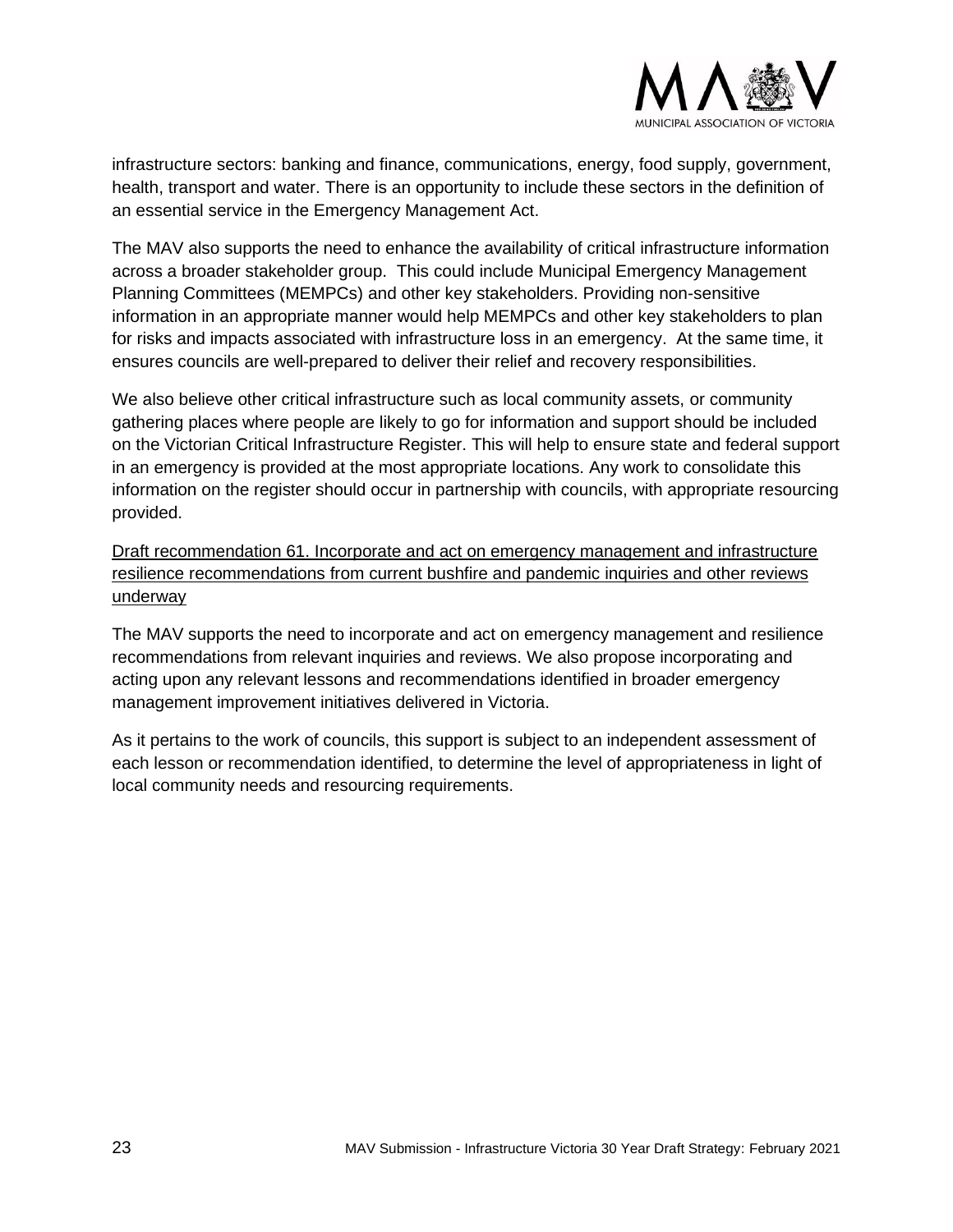

# <span id="page-23-0"></span>**3. Harness infrastructure for productivity and growth**

# <span id="page-23-1"></span>**3.1. Shape the transport network for better access**

#### Draft Recommendation 62. Reshape the metropolitan bus network Draft Recommendation 63. Connect suburban jobs though premium buses and road upgrades

These recommendations are supported. We would highlight the importance of engagement with local communities and authorities. Local knowledge, experience and engagement around unmet demands will generate a richer data source and more intelligent input into the redesign process. Existing travel patterns and demands are likely to be influenced by existing transport supply, so a broad engagement program should be at the heart of any redesign process. Local government is well placed to participate and contribute to this, as well as provide advice and guidance on how to connect with various communities.

## Draft recommendation 67. Protect a future option for a new cross-city motorway

MAV does not have a specific policy position on this matter but would encourage consideration of this issue to be properly informed by independent analysis as part of an overall transport and infrastructure strategy, including consideration of the needs of local communities and authorities.

# <span id="page-23-2"></span>**3.2. Plan for growth areas**

# Draft recommendation 68. Prioritise and oversee infrastructure delivery in growing communities

The MAV is concerned about "empowering an appropriate government body" to monitor infrastructure delivery and to advise on delivery sequencing and funding. The MAV's support for such a body would be conditional upon the manner and scope of authority of any such body.

While councils and the MAV are always proactively seeking advice as needed in this space, we would not support the establishment of an advisory service if it has determining statutory weight or authority. The final decision on the appropriate delivery of local infrastructure rests with councils because they have the local knowledge and understand best the needs of their growing communities.

The MAV and growth area councils would welcome working together with IV, the VPA and relevant Victorian Government departments to develop a timing and sequencing program for infrastructure. Such a program must also compliment and influence the approval for PSPs to ensure consistency for councils and developers and a transparent process for new communities and growth area councils.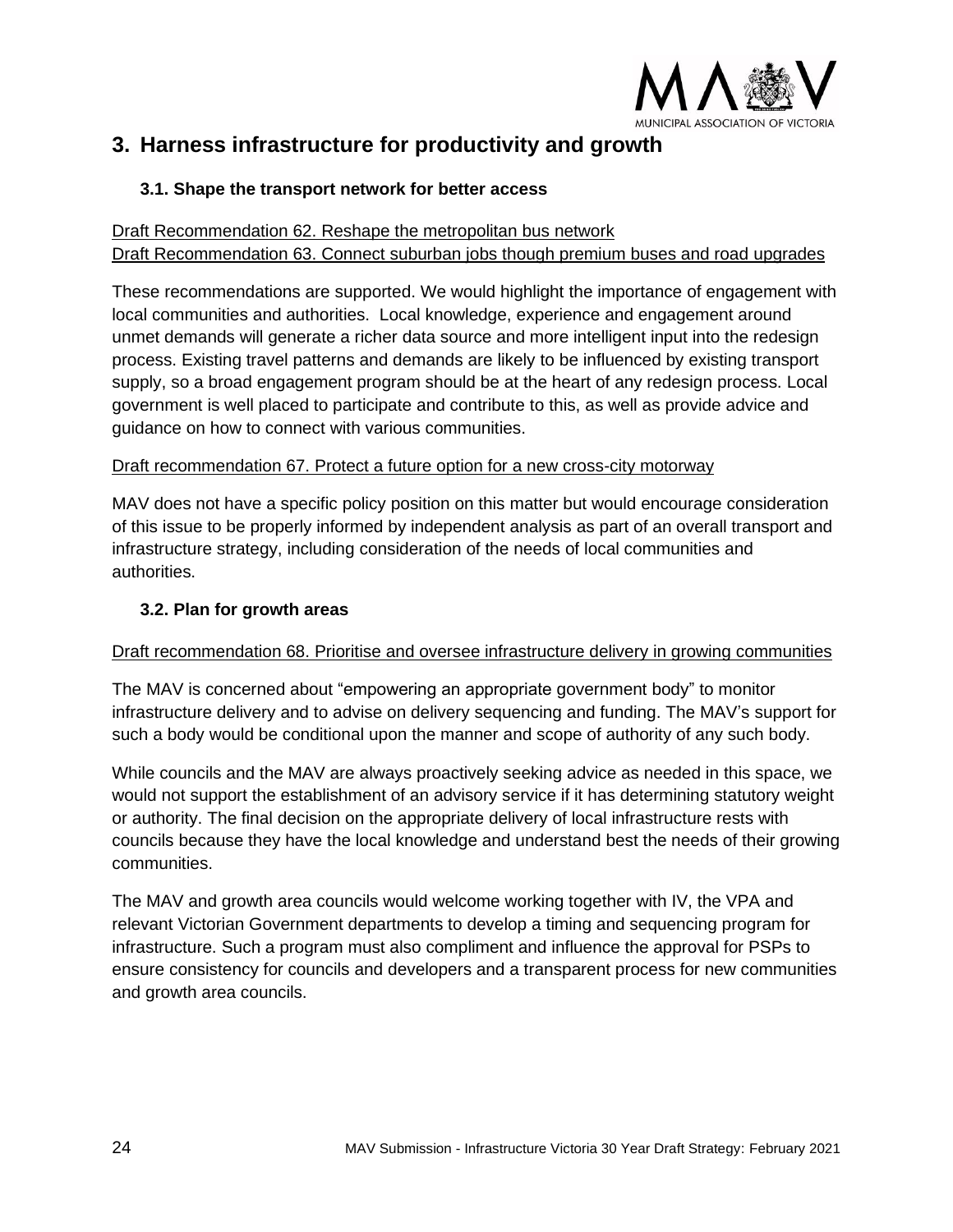

## <span id="page-24-0"></span>**3.3. Align social infrastructure with better service delivery**

#### **Discussion questions**

*What other opportunities are there to better align social infrastructure with service delivery?*

Council's investment in social infrastructure presents an enormous opportunity for the Victorian Government to work in partnership with local government to ensure a place-based approach to more effective alignment of council owned social infrastructure and community required service delivery.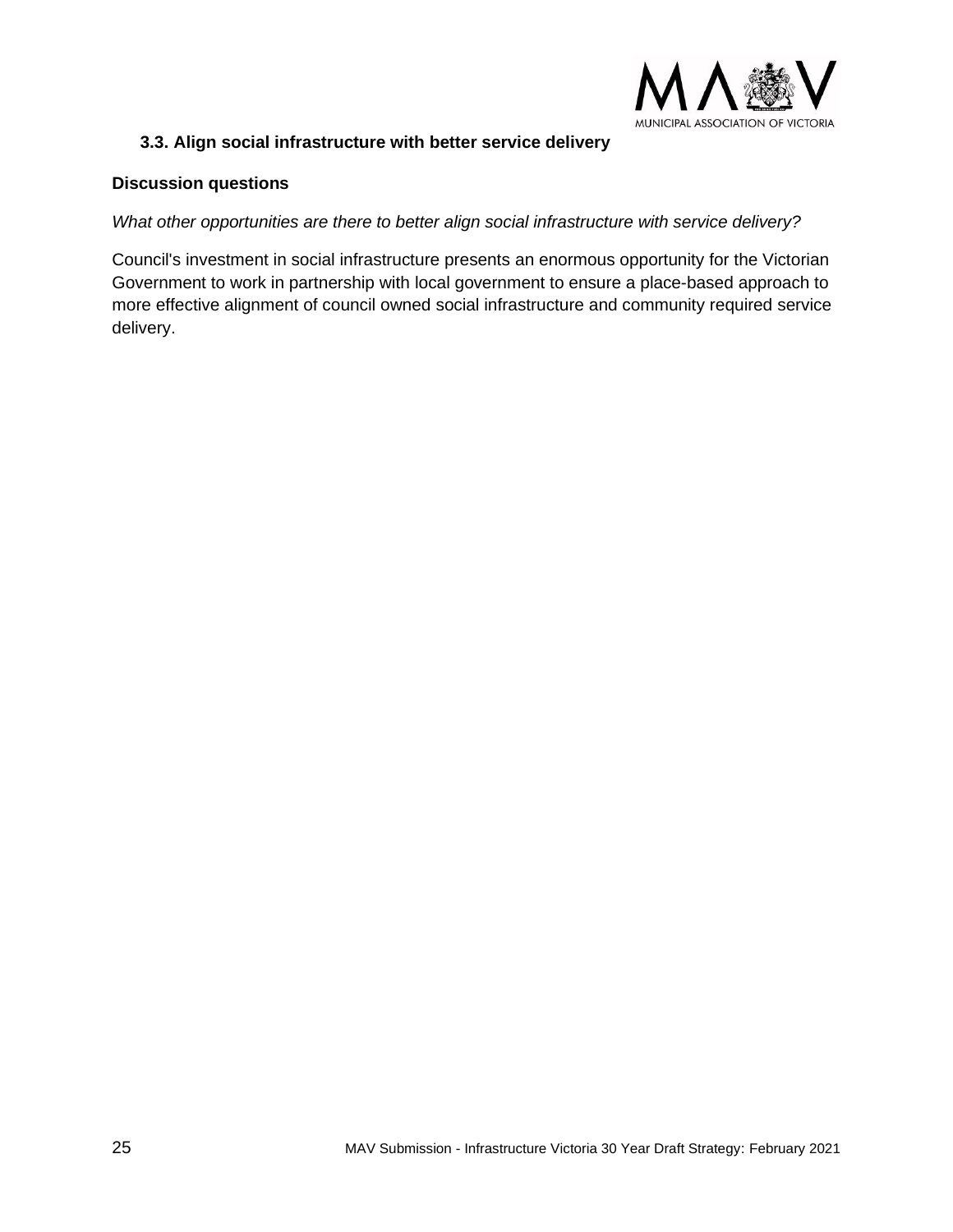

# <span id="page-25-0"></span>**4. Develop regional Victoria**

# <span id="page-25-1"></span>**4.1. Enhance market access and productivity**

# Draft Recommendation 77. Deliver funding certainty for regional road maintenance and upgrades

Regional road maintenance and upgrades are issues of great significance to rural and regional communities and councils. The provision of increased certainty, and more importantly adequacy of funding, would be welcomed. This would facilitate improved capability for regional councils to manage their assets efficiently and effectively.

A crucial issue for councils is the capacity to assess roads, bridges and culvert infrastructure, particularly for identified strategic freight routes. A federally-funded pilot program being run by the National Heavy Vehicle Regulator, supporting assessment of bridges and culverts has the potential to inform permits decisions, capital works programs and planning for maintenance and renewal. A recent survey of councils saw 90% of respondents identify improved funding as the most effective mechanicm to improve freight outcomes. Linking this funding to a published transport strategy would be even more effective.

# <span id="page-25-2"></span>**4.2. Unlock regional economic growth opportunities**

# Draft Recommendation 84: Boost tourism infrastructure by allowing more national parks to grant long leases

Victoria's natural assets provide opportunities to increase nature-based tourism and generate increased visitation and opportunities for local employment. Extending leases for up to 49 years to aid private sector investment may be appropriate in limited circumstances. The MAV is concerned that this period could easily become the new expected norm for all leases. We suggest that this recommendation be stronger in requiring a robust process for assessing suitable developments.

Councils, committees of management and Aboriginal traditional owners also need to be involved closely in the development of the criteria and processes that must be worked through before longer-term leases are approved. We recommend that IV provides more information to support the assertion that 29 years is an insufficient length of time to provide certainty for private investment. Disalignment of leasing practices with those of other states does not necessarily mean that Victoria's settings are inappropriate.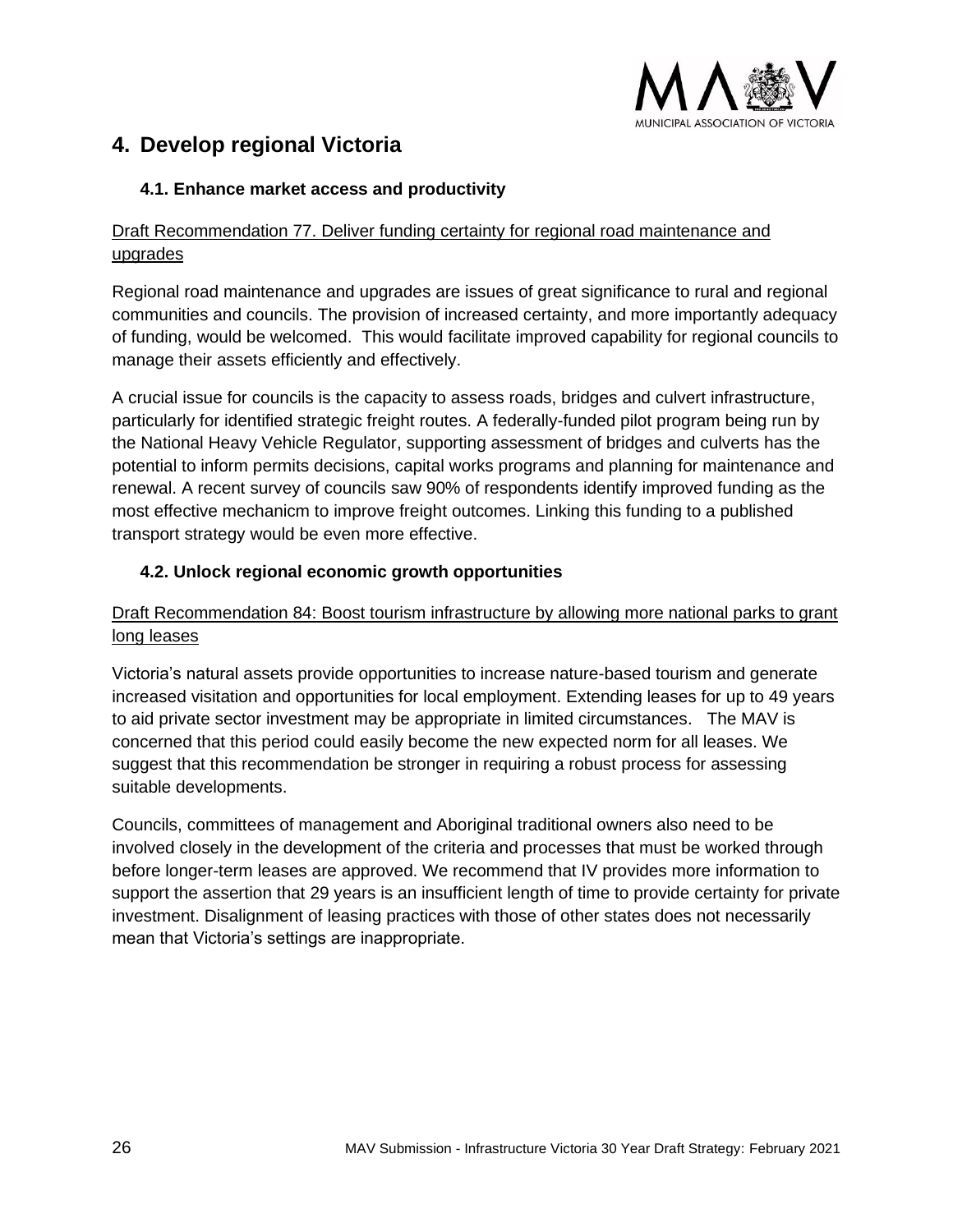

# <span id="page-26-0"></span>**4.3. Connect the regions to help strengthen wellbeing.**

#### Draft Recommendation 87: Fund regional libraries to provide better internet access

MAV supports this recommendation being prioritised in the short-term to aid local community recovery from COVID-19 and strengthen Victoria's regions to provide free services and access to knowledge. Public libraries offer a universal service that is available free to all in the community, with critical skill and community-building services that aid resilient communities*.* As well as providing safe and welcoming indoor public spaces, libraries provide access to free Wi-Fi and other supports that help all Victorians to access the digital world.

Growth areas around Melbourne and the regional cities also need to be explicitly included in this strategy to cater for the expected continued increases in population and urban centres during the next 30 years. Continued Victorian Government funding for the Living Libraries program will remain important through the life of this strategy to ensure libraries continue to innovate, provide places for people to meet, and keep Victorians skilled and connected.

# Draft recommendation 88. Use rural schools for children's specialist and allied telehealth services

The MAV supports this recommendation but encourages its implementation to build upon current projects in the early years. An example is the By Five project in the Wimmera Southern Mallee that aims to improve children's outcomes across the five Australian Early Development Census (AEDC) developmental domains by the time children turn five-years-old and start school.

By Five is a place-based initiative spanning six local government areas (LGAs): Horsham, Northern Grampians, Buloke, Yarriambiack, Hindmarsh and West Wimmera. The project incorporates health, education and social services. This includes early years, education and community health services and Child First and Integrated Family Services, which were aided by the introduction of specialised paediatric telehealth service from the RCH in 2020. By Five is guided by three project priorities and the Working Together in Place Policy Framework (Victorian Government, 2020).

#### <span id="page-26-1"></span>**4.4. Foster regional Victorians' health, safety and inclusion**

#### Draft recommendation 89. Deliver multipurpose shared social service facilities in the regions

MAV has always advocated for place based localised responses. Working in partnership with councils and community organisations will ensure social infrastructure can deliver integrated and co-located services in order to meet community needs.

## Draft recommendation 90. Support regional councils to update, repurpose or retire outdated community infrastructure

The MAV welcomes the recommendation of financial support to regional councils to update, repurpose or retire community infrastructure.